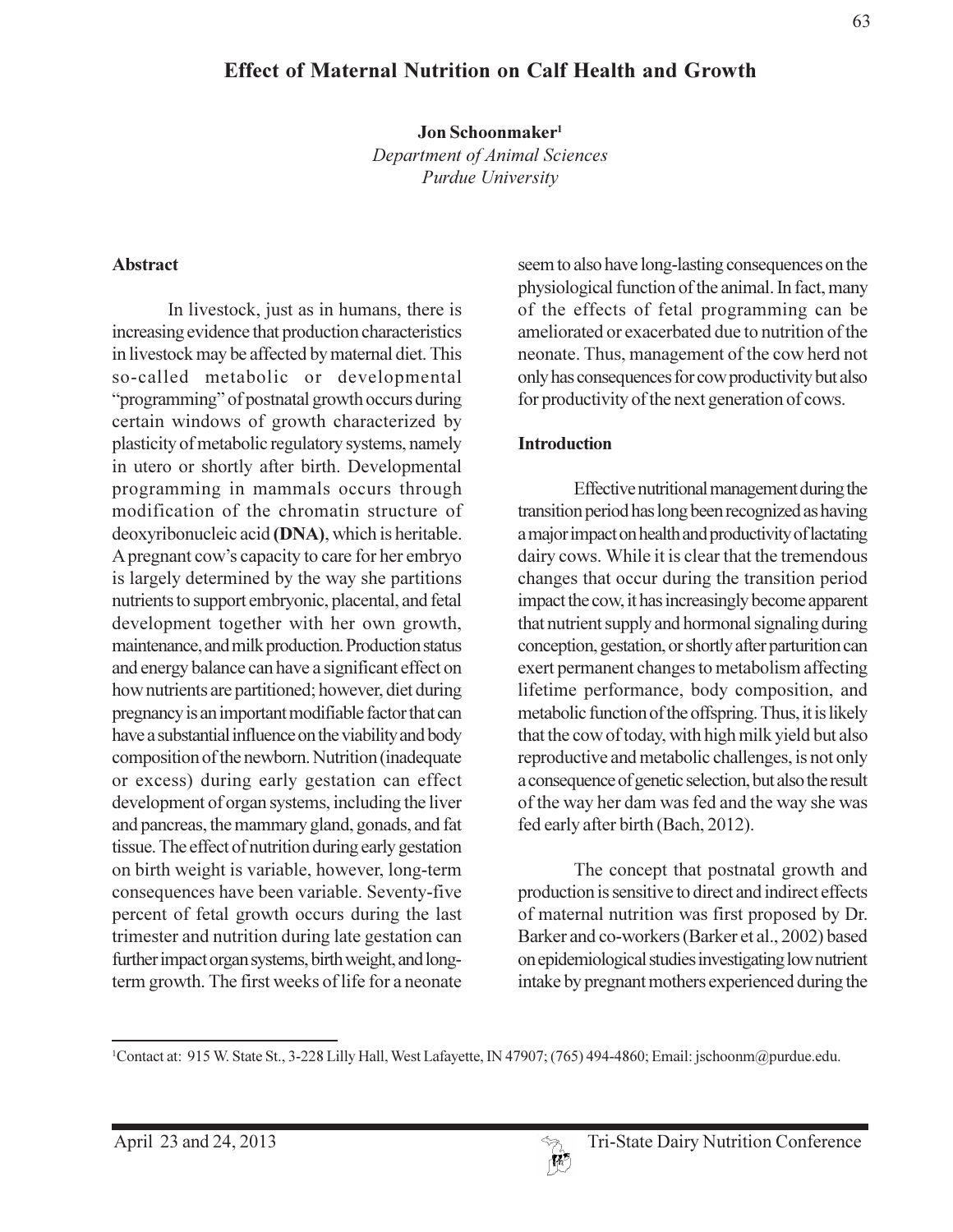1944 Dutch Famine of World War II and the resulting long-term health implication of their children. The hypothesis suggests that if intrauterine conditions are poor (e.g., poor nutrition), then the fetus becomes adapted through altered gene expression to maximize the uptake and utilization of the nutrients available. Such adaptations cause the progeny to exhibit a competitive advantage if exposed to a similarly poor environment in adulthood. However, favorable postnatal conditions can challenge the individual's homeostatic mechanisms and lead to development of deleterious metabolic conditions, such as obesity, insulin resistance, and type 2 diabetes (Barker et al., 2002). Since the inception of the Barker hypothesis, many terms have been used to categorize this phenomenon, including fetal programming (Barker and Clark, 2002), neonatal programming (Spencer et al., 2011), lactational programming (Hinde and Capitanio, 2010), metabolic imprinting (Waterland and Garza, 1999), metabolic programming (Lucas, 2000), and developmental programming (Reynolds et al., 2010) which encompasses all of these developmental phases and concepts.

Developmental programming in mammals occurs through epigenetic changes (Wu et al., 2006). These modifications are mainly due to alterations in the chromatin structure through acetylation of histones or methylation of DNA. As a result, gene expression continues to be modified throughout life without alteration of the DNA sequence. Such a mitotically heritable alteration of gene expression induces a non-genomic tuning of phenotype through developmental plasticity (Crews and McLachlan, 2006). These effects can even be passed on to more than one succeeding generation.

In livestock, just as in humans, there is increasing evidence that production characteristics in livestock may be affected by maternal diet (Wu et al., 2006). Compromised fetal or neonatal growth in livestock has been shown to lead to increased neonatal morbidity and mortality, slow postnatal

growth, increased fat deposition, insulin resistance, and dysfunction of specific organs, including the ovaries, testes, mammary gland, liver, and small intestine (Wu et al., 2006). Potential causes and consequences in dairy cattle have been reviewed recently (Bach, 2012); however, the potential effects on metabolic, immune, and reproductive function, as well as milk performance, of pre- and early postnatal nutrition and management in dairy cattle has not been extensively studied.

#### **Maternal Environment and Fetal Growth**

In the United States, poor intrauterine conditions can occur in the cow due to: 1) competition for nutrients between maternal growth and metabolic needs and fetal growth, particularly in peripubertal dams, 2) selection for increased milk production, in which the increased energy demand of lactation competes with the increased energy demand of fetal and placental growth, 3) pregnancy occurring during periods of high environmental temperature (e.g., summer to early fall), or 4) overnutrition of the dam during gestation during times of supplemental feeding resulting in rapid maternal growth and accumulation of maternal adipose tissue.

A pregnant cow's capacity to care for her embryo is largely determined by the way she partitions nutrients to support embryonic, placental, and fetal development together with her own growth, maintenance, and milk production (Banos et al., 2007). Development of the fetus through gestation is presented in Figure 1. The peri-conceptual period typically coincides with peak lactation in a mature cow and with development of peri-pubertal dams. Thus, the embryo must compete for nutrients with the cow's nutrient demands for lactation and the peripubertal animal's demands for growth. Changing nutrient supply during the peri-conceptual period can have profound impacts on quality of oocytes as well as development of the embryo. Although nutrient requirements for embryonic growth are low during the first trimester, critical events for normal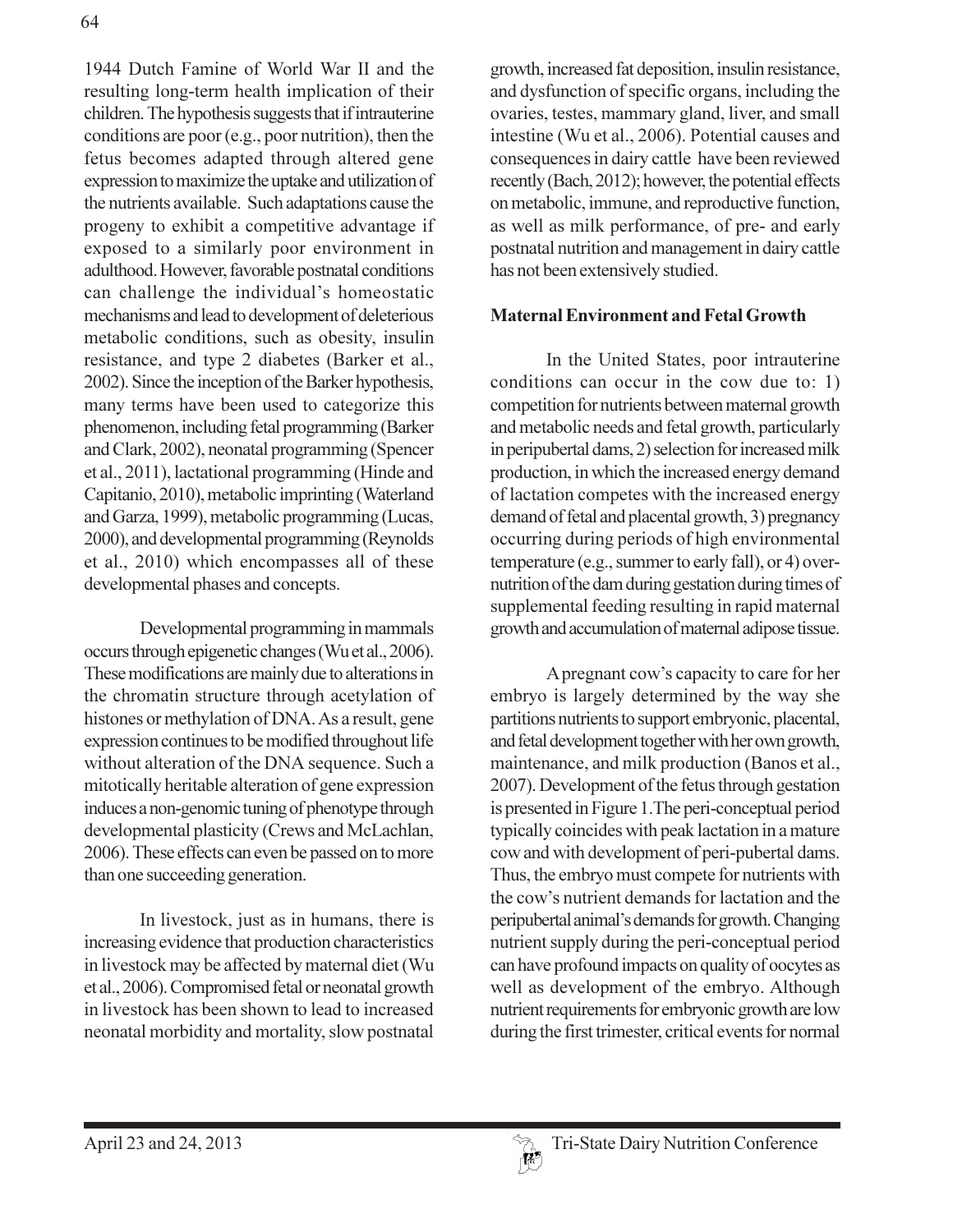fetal development occur, including establishment of functional fetal and uteroplacental circulation, organogenesis, myogenesis, and adipogenesis (Robinson et al., 1999; Du et al., 2010). The first trimester typically coincides with early to midlactation in a mature cow and with development of peripubertal dams. A poor uterine environment during the first trimester can have a significant impact on development of the mammary gland and subsequent milk production, development of the ovaries and reproductive capability, development of fat tissue stores and ability to maintain body condition, and development of homeostatic mechanisms in the liver and pancreas, with an impact on capacity of the progeny to utilize and metabolize nutrients (Symonds et al., 2010). Examples of developmental programming in livestock models are evident for heart, lung, pancreas, kidney, placenta, perirenal fat, small intestine, muscle, weaning weight, and reproductive performance (Caton et al., 2007).

During the second trimester, the fetus continues to develop and grow, but it will only reach about 25% of the size it will be at birth (Symonds et al., 2010); therefore, the nutritional requirements of the cow do not increase substantially above lactation requirements during this period. During the second trimester, the lactating cow may be in positive energy balance and will be better able to sustain the fetus. The second trimester coincides with mid-to-latelactation and a poor uterine environment may have an impact on further development of organ systems (Symonds et al., 2010). The majority of fetal development has already occurred by the beginning of the final trimester. However, 75% of fetal growth (increase in tissue size) occurs during this phase (Robinson et al., 1977). The final trimester coincides with late-lactation and the dry period, and a poor uterine environment during the final trimester typically impacts birth weight, with the potential to impact long-term health and growth of the offspring.

## Dam age

When pregnancy coincides with the continued growth of the first parity mother, the fetus may face intense competition for nutrients from its mother's own metabolic needs. Thus, the normal hierarchy of nutrient (i.e. protein and energy) partitioning between body growth and fetal growth may be altered (Wallace et al., 2006). Age at calving (parity) manifests the state of development of the dam during gestation regarding her own growth. For example, in sheep, progeny from first parity ewes are lighter than progeny from second parity ewes (Bradford, 1972; Bradford et al., 1974), but whether this effect continues with increasing parity  $(i.e. > 2$  pregnancies) was not clear. Fuerst-Waltl et al. (2004) reported in Austrian dual-purpose Simmental cows that as maternal age increased, milk production and longevity were decreased and days to first service were increased in female progeny. Similarly, Banos et al. (2007) observed that daughters of older dams had lower body condition score (BCS), produced less daily milk, and needed more days to first service. Banos et al. (2007) also observed that daughters from late calving first parity cows (30 to 36 mo) had a 7% lower BCS, produced 4.5% less milk, and had their first service almost 3 days later than daughters from early calving first parity cows (18 to 23 mo). In contrast, cows whose first parity dams calved later needed fewer inseminations per conception and had fewer returns to estrus (i.e., a higher proportion conceived at first insemination). Early-calving cows, therefore, may produce progeny that mature early, exhibiting the characteristics of high-producing Holsteins cows, but they cannot conceive as easily as cows born to older first-calving dams. Offspring resulting from early second calvings were associated with increased production and improved BCS and fertility (Banos et al., 2007).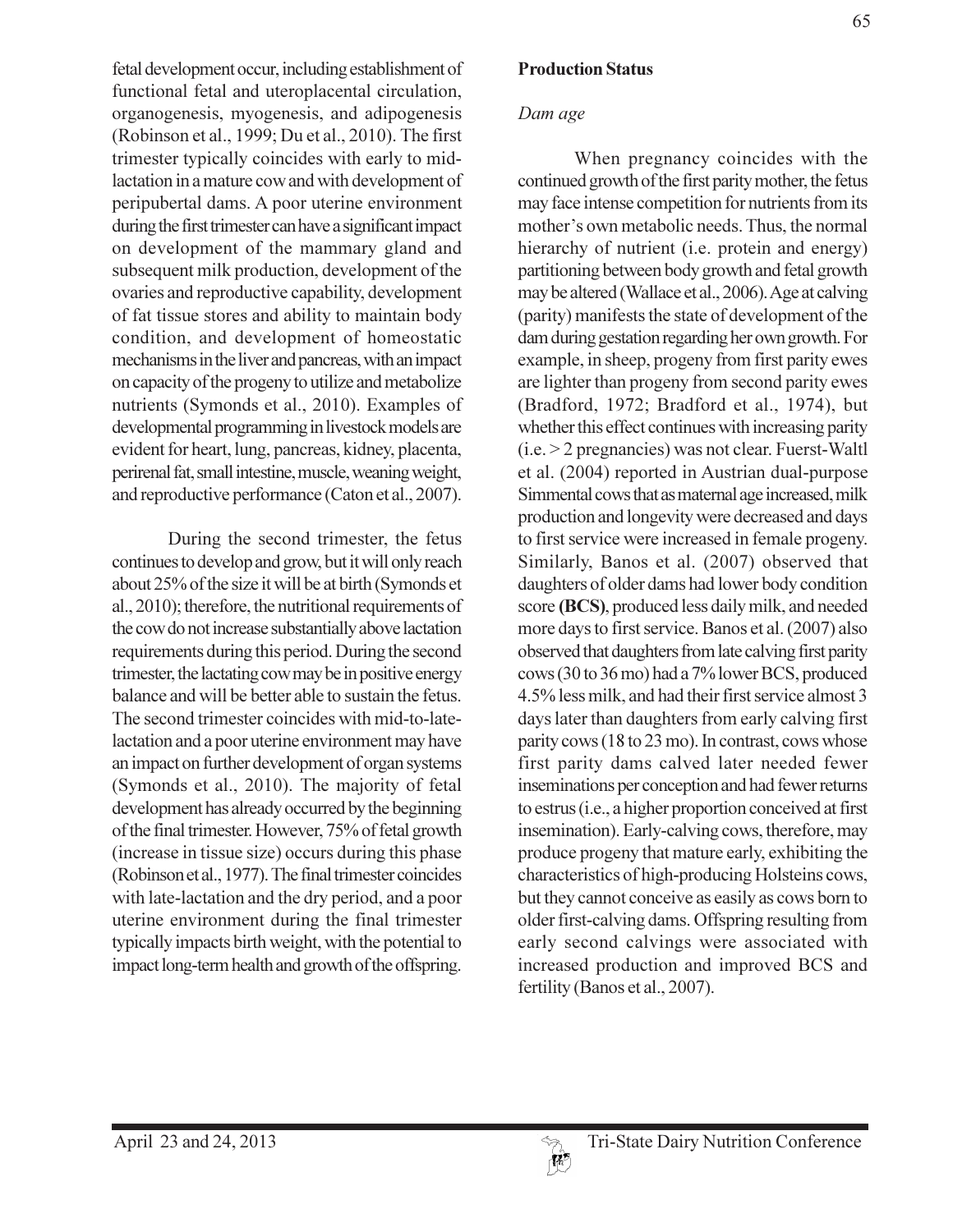Dam age can also impact progeny immunity. Research conducted at Colorado State University (reviewed by Odde, 1988) investigated the relationship between pre-calving nutrition in beef cows and disease susceptibility in the neonatal calf. First-calf heifers produced calves that had lower levels of serum immunoglobulins at 24 hr of age than calves born to cows greater than or equal to 3 years of age. This occurred even though colostral immunoglobulin concentrations were similar for these 2 age groups. The increased disease susceptibility observed in calves born to first-calf heifers was likely due to lower volumes of colostrum produced by first-calf heifers, although decreased calf vigor as a result of dystocia may have also contributed.

## Dam milk production

Milk yield is the key competitor to the fetus for nutrients during gestation and may influence progeny development indirectly in early gestation, when fetal nutrient requirements are low, and then directly later in gestation when they are high. Banos et al. (2007) reported no significant effects of maternal milk production during pregnancy on subsequent offspring milk production in the first lactation. However, Berry et al. (2008) found a negative relationship between milk production of the dam and lactation performance of the offspring in the first and third, but not second, lactations and concluded that the majority of the maternal effects in progeny performance were due to factors other than maternal milk production. The lack of an association between milk production and long-term effects on the offspring may be related to the fact that cows could have been in various states of energy balance (i.e. negative, neutral, or positive). Thus, it may be energy balance, rather than milk yield, that impacts metabolic function of the offspring (Bach, 2012).

The BCS of a pregnant cow is associated with the amount of energy available to her to sustain growth, maintenance, milk production, and fetal development. A cow's BCS level and change during gestation can be associated with energy balance and her ability to meet the needs of maintenance, lactation, and fetal growth, which can potentially affect the offspring's future performance as a milkproducing cow. Calves born to thin  $(\leq 5$  body condition score) two-year-old beef heifers were less vigorous and had reduced serum immunoglobulin levels at 24 hr of age (Odde, 1988). Banos et al. (2007) observed that as dam BCS increased, daughter BCS and fertility increased, but milk production was slightly reduced. Thus, it is important to avoid BCS losses of the dam or rapid increases in BCS, especially during the second and third trimesters of gestation. Appropriate nutritional strategies in late lactation and the dry period become crucial factors in this respect.

#### **Nutritional Status**

Diet during pregnancy is one important modifiable factor that can have a substantial influence on the viability and body composition of the newborn (Symonds et al., 2010). Significant research in livestock has demonstrated that maternal energy under- and over-nutrition can impact adiposity, insulin response, and development of progeny. Protein status of the mother can also impact progeny development but has not been as well studied. With the exception of selenium, which can increase blood flow in key nutrient-transferring tissues, including intestine, placenta, and mammary gland (Grazul-Bilska et al., 2009; Meyer et al., 2010), information concerning the effect of individual nutrients, such as amino acids, fatty acids, vitamins, and minerals, in the maternal diet and their impact on progeny development is scarce.

## Early gestation

It is possible that developmental programming of offspring begins as early as the periconceptual period. Nutritional status has been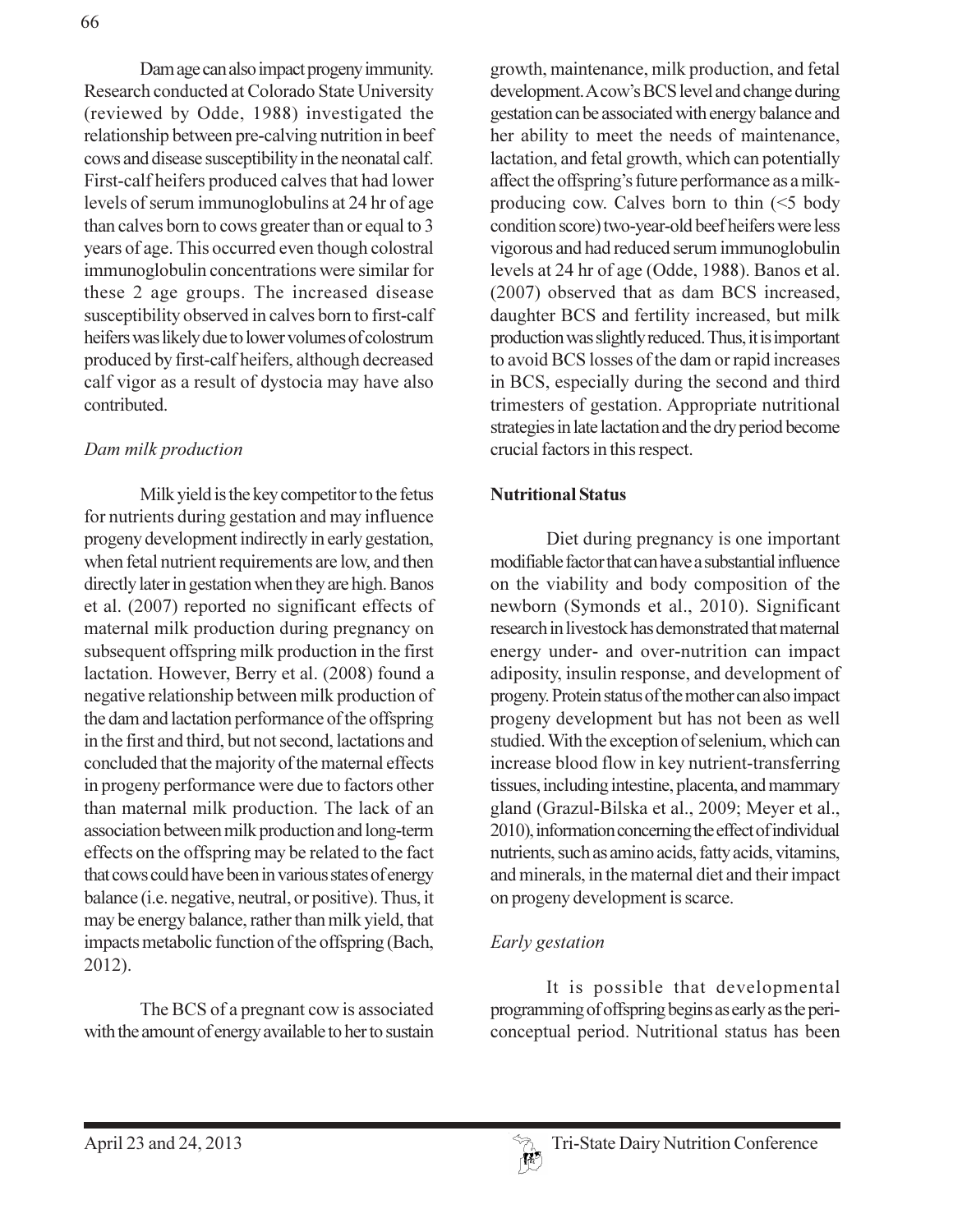correlated with oocyte quality and embryo survival and are key factors influencing reproductive efficiency (Papadopoulos et al., 2001; Armstrong et al., 2003; Webb et al., 2004). Conflicting results have been reported for the effects of dietary energy density on oocyte quality and early embryonic development in ruminants. A higher proportion of ova from ewes on low energy diets were considered viable compared with those from ewes on high energy diets (McEvoy et al., 1995). However, sheep fed low energy diets had embryos with decreased cleavage rates compared with high energy diets (Papadopoulos et al., 2001). Grazul-Bilska et al. (2006) observed no differences in the number of healthy oocytes collected from superovulated ewes fed at maintenance energy requirements, ewes fed at 60% of maintenance energy requirements, and ewes overfed energy. However, at fertilization, both the overfed and the restricted ewes had reduced successful fertilizations, morulas, and blastocysts, indicating that maternal nutrition (both inadequate and excess) before mating can have profound impacts on oocyte quality and fertilization rates. These observations suggest that nutritional status during the peri-conceptual period is highly important to fertility and that some fetal programming may actually begin in the oocyte before mating occurs. In fact, lambs of ewes fed at 70% of nutritional requirements from 30 days prior to mating until 100 days of pregnancy had higher neonatal mortality rates, were lighter at birth, and grew more slowly after weaning than those fed at 100% of estimated requirements (Nordby et al., 1986, 1987). For cows, positive (Kendrick et al., 1999; Boland et al., 2001), negative (Armstrong et al., 2001), or no effects (Tripp et al., 2000) of plane of nutrition (high vs. low energy diets) on oocyte quality, fertilization rate, and early embryonic development have been reported.

The placenta plays a major role in the regulation of fetal growth. Establishment of functional fetal and uteroplacental circulation is one of the earliest events during embryonic and placental development (Patten, 1964; Ramsey, 1982). It has been shown that the large increase in transplacental exchange, which supports the exponential increase in fetal growth during the last one-half of gestation, depends primarily on the dramatic growth of the uteroplacental vascular beds during the first onehalf of pregnancy (Meschia, 1983; Reynolds and Redmer, 1995). In beef cattle, under-nutrition of  $\sim$ 75% of recommended allowance during early stages of pregnancy compromises placental angiogenesis, cotyledon weight, and thus, fetal development (Vonnahme et al., 2007). Upon realimentation, Vonnahme et al. (2007) observed that fetuses in both groups were similar in weight near term. Previous studies with sheep have demonstrated that an extended period of maternal nutrient restriction during the first half of gestation results in relatively normal birth weights but leads to increases in the length and thinness of the neonate, increases in adiposity, and suppressed glucose tolerance (Whorwood et al., 2001; Bispham et al., 2003; Ford et al., 2007). Gardner et al. (2005) demonstrated that increased adiposity as a result of early fetal restriction can persist to 1 year of age.

Overnutrition can also impact placental development and development of progeny. It has been reported that over nourishing singleton-bearing adolescent ewes results in rapid maternal growth and accumulation of maternal adipose tissue (Wallace et al., 2006). As a result, placental growth was restricted 30 to 40%, and ewes delivered lambs prematurely that were 20 to 30% lighter at birth compared with moderately nourished adolescents of similar age. Furthermore, over-nourished ewes produced less colostrum and progeny had lower growth from birth to weaning (Da Silva et al., 2001).

The first trimester of fetal life coincides with the peak in the number of follicles and oocytes in fetal ovaries (Erickson, 1966), although ovarian folliculogenesis in the bovine fetus is not completed until late gestation (Rhind et al., 2001). Borwick et al. (1997) reported retarded ovarian development

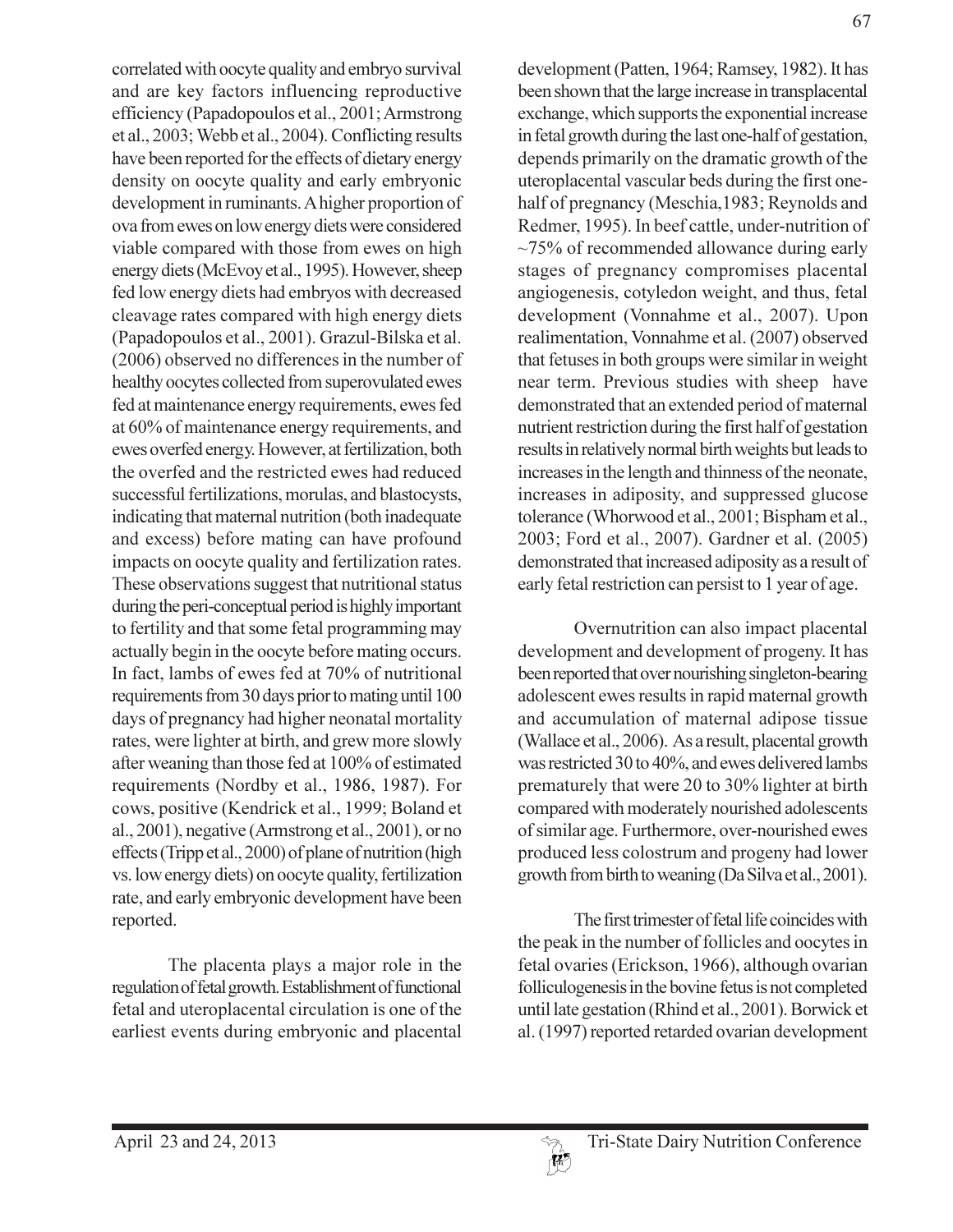in fetuses from ewes fed 50% of energy requirements from breeding through mid-gestation when compared with dams fed 150% of energy requirements during that same period. Similarly, Grazul-Bilska et al. (2009) identified that fetuses collected at 135 days of gestation from ewes that were nutritionally restricted from 50 to 135 days of gestation had reduced proliferation of ovarian primordial follicles when compared to fetuses of adequately nourished ewes. This compliments data in beef cattle which have illustrated a reduced number of antral follicles present in heifers born to nutritionally restricted dams during the first trimester of gestation (Mossa et al., 2009; Echternkamp et al., 2012). While reproductive development and efficiency may be influenced in the offspring of nutritionally altered dams, we know that epigenetic modifications to the genome are heritable, and therefore, alterations in reproductive capacity may not be relegated to the first generation. Blair et al. (2010) reported a trans-generational effect of maternal nutrition during early pregnancy on reproductive capacity of descendants. Fewer grand-offspring resulting from over-nourished, lightweight ewes reached puberty prior to their first breeding season when compared with limit-fed, lightweight grand-dams or heavyweight grand-dams regardless of nutrition.

Studies investigating protein supplementation of cows during early gestation have reported alterations in the placental environment that can impact embryonic development. Research in dairy cattle has reported that high protein diets increased concentrations of blood urea nitrogen (BUN) and milk urea nitrogen (MUN), resulting in decreased pregnancy rates, conception rates, and embryonic development (Blanchard et al., 1990; Butler et al., 1996; Rajala-Schultz et al., 2001). Specifically, a BUN above 19 mg/dL decreased preimplantation embryo development and survival in sheep (Butler et al., 1996); whereas, BUN concentrations below 10 mg/dL did not (Rajala-Schultz et al., 2001). Sullivan et al. (2009) identified in Bos indicus-cross beef cows that high crude protein (CP) concentrations during mid-gestation reduced primordial and primary follicle density in female progeny at 23 months of age. Furthermore, Sullivan et al. (2010) reported that excess maternal dietary CP during the first trimester of gestation resulted in decreased follicle stimulating hormone (FSH) concentrations, seminiferous tubule diameter, and testicular volume in male offspring at 5 months of age. This decrease in fertility may be mediated through changes in the uterine environment. Research by Elrod et al. (1993) and Elrod and Butler (1993) found that excess protein decreased uterine pH on day 7 of the estrous cycle compared to those fed a balanced diet. Changes in uterine pH are important due to the effect pH has on embryo development and survival. Ocon and Hansen (2003) reported that in vitro culture of bovine embryos below a pH of 7.0 resulted in decreased cleavage rates and development to blastocyst stage.

Although excess protein may negatively impact early embryonic development, moderate increases in protein during the later stages of early gestation may be beneficial. The amino acid arginine is the substrate for nitric oxide (NO) synthesis (Flynn et al., 2002), which is a known vasodilator, and when used as a therapeutic agent, has increased birth litter weight in pigs (Mateo et al., 2007) and birth weight in humans (Vosatka et al., 1998). Therefore, it is conceivable that increased dietary protein could result in greater amounts of arginine in the diet, resulting in increased uteroplacental blood flow and subsequent birth weights. In fact, Sullivan et al. (2009) reported that increased dietary protein during the first 2 trimesters of gestation increased the number of placental cotyledons in firstparity Bos indicus heifers, and Vonnahme et al. (2011) reported increased uterine blood flow in protein supplemented ewes when compared with a control.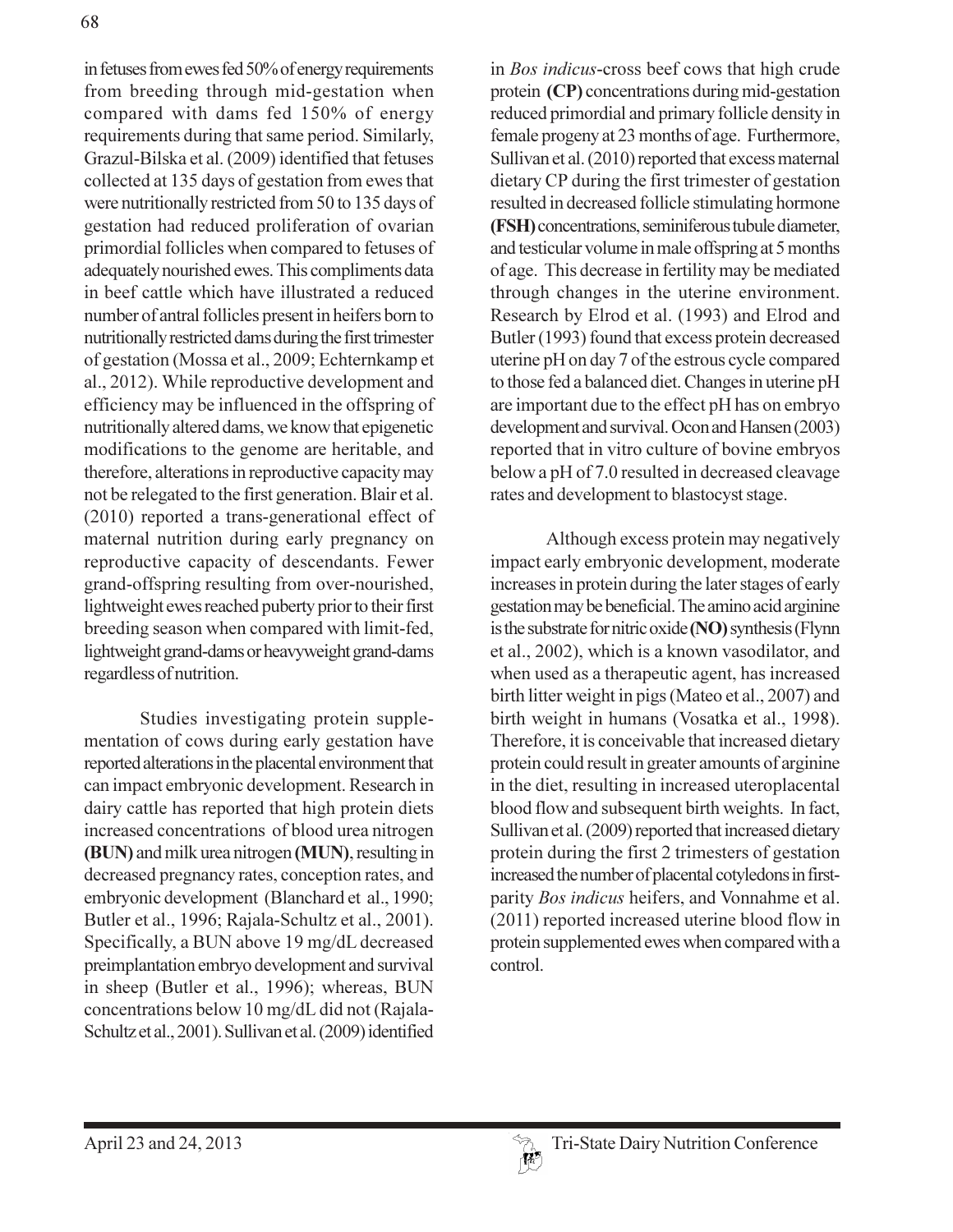Energy demand by the gravid uterus is greatest during the last trimester (Ferrell et al., 1976), and supply of glucose and amino acids to the gravid uterus are important substrates for fetal growth. Providing an adequate supply of nutrients to the fetus has the potential to increase birth weights and has significant implications for subsequent growth, as birth weights are positively correlated with calf growth rate to weaning and live weight at weaning when calves are reared on their dams (reviewed in Greenwood et al., 2010). Energy deficiency (70% of recommendations) in primiparous beef cows during the last 100 days of pregnancy in beef cattle was reported to decrease calf birth weight, weaning weight, and delayed age at puberty of the progeny compared to heifers from dams adequately fed during the last 100 days (Corah et al., 1975). Furthermore, Corah et al. (1975) observed that progeny born to energy-restricted cows had increased rates of morbidity and mortality. In sheep, energy restriction during the last trimester has been generally shown to decrease birth weights, but a reduction in postnatal growth may or may not persist through weaning and 1 year of age, depending on adequacy of postnatal diets (reviewed in Greenwood et al., 2010). When ewes are undernourished during lactation, growth restriction of progeny persists, but when ewes are adequately nourished during lactation, growth restriction of progeny does not persist. Thus, it appears that direct prenatal effects on capacity for growth of the progeny are somewhat ameliorated or exacerbated depending upon the postnatal environment into which they are born (Greenwood et al., 2010).

As lactation and gestation progresses in the dairy cow, she moves from a negative to a positive energy balance. Excess energy during this period has the potential to increase glucose supply to the fetus and lead to increased risk of glucose intolerance and obesity in the offspring, as seen in other species (Buchanan and Kjos, 1999).

Increased maternal body weight (BW) and plasma triglycerides have been linked to an increased fatty acid transfer to the fetus in humans, thereby inducing increased birth weight and adiposity (Heerwagen et al., 2010). In sheep, decreased glucose effectiveness and insulin sensitivity, increased appetite and gain, increased carcass adiposity, and increased weight at 19 months of age were observed in progeny from gestating ewes fed 150% of energy requirements to an obese body mass index (Long et al., 2010).

Source of energy in late-gestation beef cow diets also appears to impact fetal growth and development. Loerch (1996) reported that limit feeding a high grain diet to beef cows during late gestation resulted in heavier birth weight calves compared to cows fed an isocaloric hay based diet; however, inconsistent results were reported for weaning weight (Loerch, 1996). In contrast, Susin et al. (1995) reported similar birth weights and postnatal growth of lambs from ewes limit-fed a corn-based gestation diet similar to the studies conducted in cows (Loerch, 1996).

Puberty and lifetime reproductive efficiency may also be altered by maternal energy because ovarian folliculogenesis in the bovine fetus is not completed until late gestation (Rhind et al., 2001). Da Silva et al. (2002; 2003) observed a decrease in antral follicle counts of ewe lambs resulting from dams fed a high plane of nutrition during late gestation. Long et al. (2010) reported that ewes born to dams that were nutrient restricted during mid-gestation had reduced circulating concentrations of progesterone during the luteal phase of their estrous cycles, and fewer of those offspring gave birth to a lamb during their first parturition. Cushman et al. (2012) demonstrated that heifers born to mature cows  $(>= 3$  years of age) fed 125% of nutritional maintenance requirements during the third trimester of gestation conceived earlier in their first breeding season than those born to dams fed either 75 or 100% of nutritional maintenance requirements during that period.

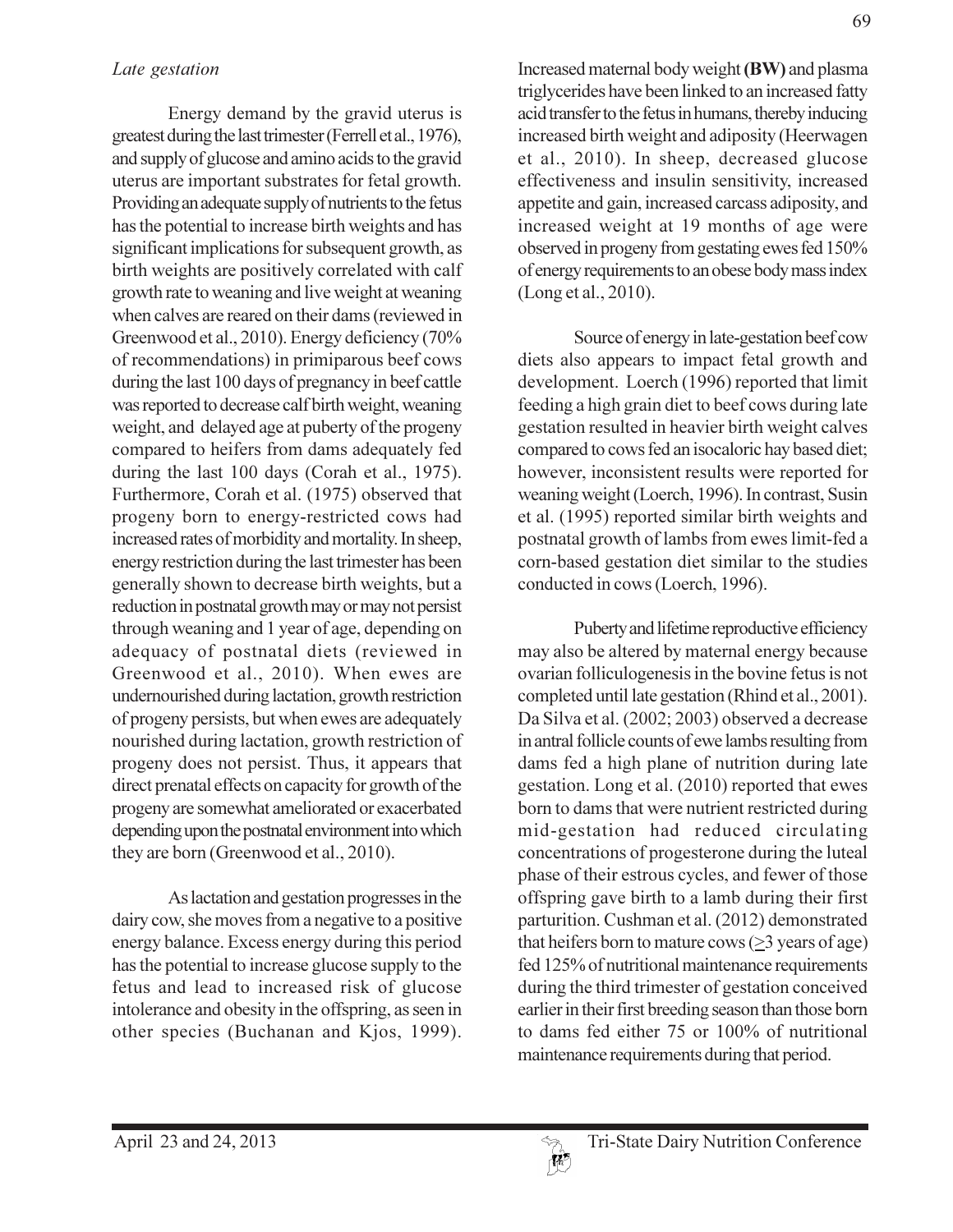Studies investigating protein supplementation of cows during late gestation have reported long-term impacts on their progeny. In a recent review, Vonnahme and Lemley (2012) reported that providing protein supplementation to cows beginning on day 190 of gestation resulted in a doubling of uterine blood flow when compared with non-supplemented cows. It is hypothesized that increased uterine blood flow may increase progeny performance, owing to increased nutrient transfer to the fetus. Gestating ewes fed a diet high in urea had progeny who went on to exhibit increased rates of metabolism and growth compared to progeny from those ewes not supplemented with urea (McEvoy et al., 1997). Singleton fetuses from ewes consuming a high-protein diet during late gestation were heavier on day 130 of gestation compared with fetuses from ewes consuming the low-protein diet, with no differences in placental weight (Camacho et al., 2010). Heifer progeny from the dams supplemented with protein had heavier BW at weaning and breeding compared with progeny from dams not supplemented with protein (Martin et al., 2007).

With regard to maternal protein and reproductive development of the progeny, maternal protein supplementation during late gestation has been shown to increase the probability of female progeny reaching puberty prior to the first year of breeding (Funston et al., 2010). Specifically, more heifers born to cows that grazed winter range and were supplemented with a 28% CP supplement during late gestation were pubertal at initiation of the first year of breeding when compared with progeny of cows not receiving a supplement. In another study, protein supplementation to cows grazing winter range during late gestation produced heifer progeny that had greater pregnancy rates during their first year of breeding and calved earlier during their first year of calving (Martin et al., 2007). Collectively, these results provide evidence that an individual component of the maternal diet, such as protein, can impact heifer progeny reproductive

development as well as steer progeny growth and body composition.

Distillers dried grains with solubles (DDGS), a byproduct of ethanol fermentation, contains elevated concentrations of fat and protein and is an alternative energy source used by beef cow producers. Although feeding fat as an energy source to beef cows in the form of sunflower or soybean oil (1.87 lb/day) did not impact progeny birth weights or performance (Alexander et al., 2002). Research that we have conducted at Purdue University (Gunn et al., 2011a), as well as research conducted by others (Radunz et al., 2010; Radunz et al., 2012; Wilson et al., 2012) have demonstrated that when DDGS is fed to gestating (third trimester) and lactating beef cows to meet energy requirements, increased progeny birth weights result compared to beef cows fed hay-based or corn-based diets with similar energy concentrations. However, problems with dystocia have been observed (Gunn et al., 2011a). The effect of maternal DDGS on postnatal progeny weight gain has been variable. In male progeny fed in the feedlot, weaning and yearling weights did not differ (Radunz et al., 2010; Gunn et al., 2012a; Radunz et al., 2012), however, female progeny from DDGS treated dams tended to be heavier than progeny from corn silage/hay treated dams throughout the developmental post-weaning period (Gunn et al., 2012b). In addition, DDGS progeny had a greater frame score than control progeny throughout the developmental period. Progeny from DDGS fed cows have not differed in blood glucose or insulin concentrations, glucose clearance, morbidity, or immunoglobulin concentrations (Radunz et al., 2010; Gunn et al., 2012a; Radunz et al. 2012).

The effect of DDGS on reproduction is similar to the effect that protein has had on reproduction. Gunn et al. (2011b) observed that ovarian size, antral follicle count, follicular growth parameters, and age at puberty in progeny did not differ due to maternal supplementation of DDGS.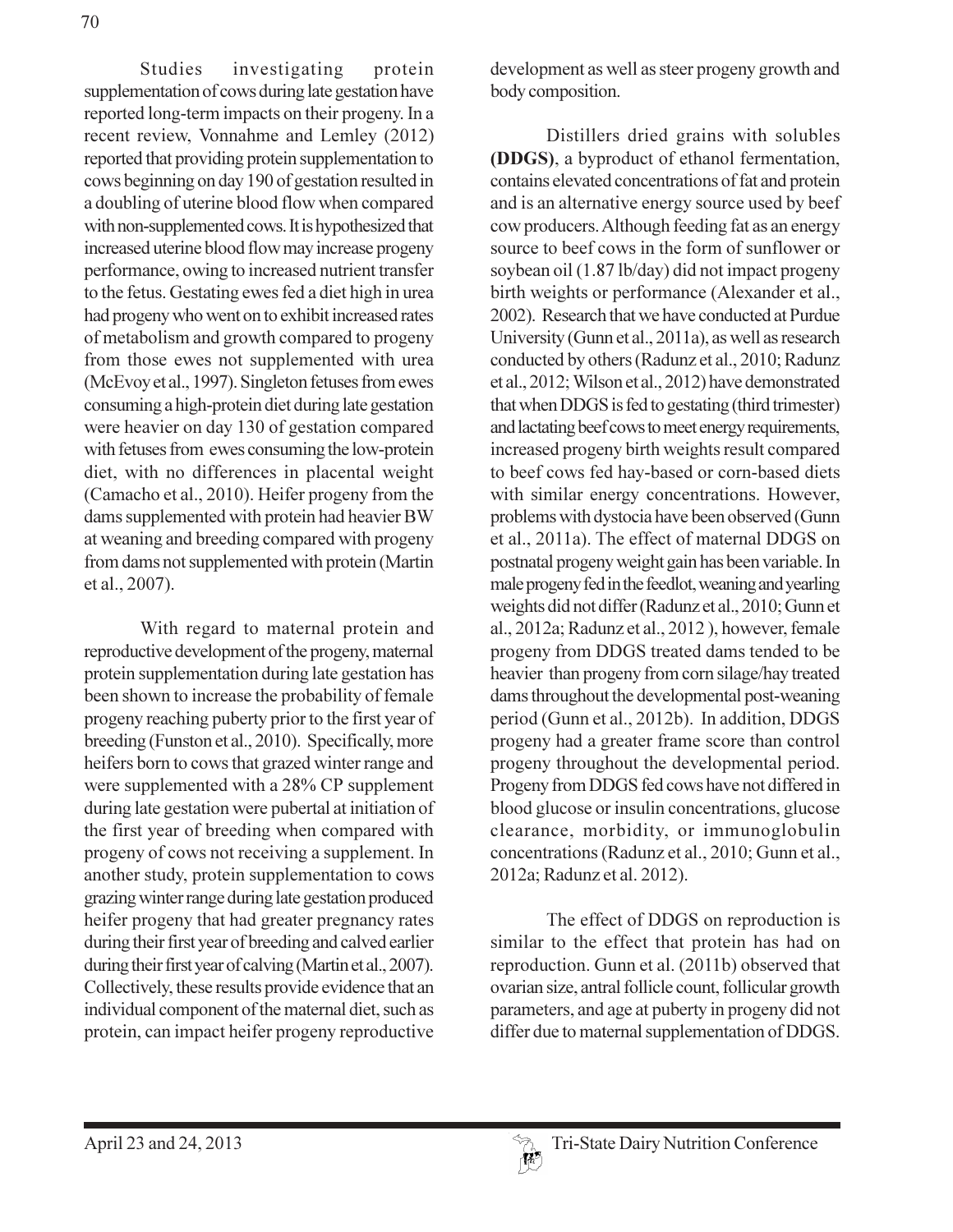However, BW at puberty and pregnancy rates to artificial insemination (AI) were greater in DDGS progeny compared to non-DDGS fed progeny  $(70.6 \text{ vs. } 33.3\%)$ . Overall breeding season pregnancy rate did not differ. Rate of dystocia in female progeny at first parturition and grandoffspring birth BW did not differ due to treatment. It is unclear if source of energy or overfeeding of protein caused these effects.

#### **Neonatal Programming**

The first weeks of life for a neonate seem to also have long-lasting consequences on the physiological function of the animal. In fact, many of the effects of fetal programming can be ameliorated or exacerbated due to nutrition of the neonate. In beef cows, Freetly et al. (2000) demonstrated that effects of variable nutrition during mid and/or late pregnancy on weight at birth are overcome when adequate, high quality postnatal nutrition is available and resulted in no differences in calf BW at 58 days of age. Right after birth, the first nutrients consumed by calves are from colostrum. In addition to nutrients, colostrum is also rich in immunoglobulins (Ig), growth factors, and hormones. DeNise et al. (1989) demonstrated a positive and significant relationship between plasma IgG concentrations and future milk production of calves that were allowed to suckle their dams for the first 24 hr of life. Other factors in colostrum could also influence subsequent production. Hough et al. (1990) observed that although maternal under nutrition did not affect colostral IgG concentrations, calves born to nonrestricted cows that received colostrum from restricted dams tended to have lower serum IgG concentrations at 24 hr of life than those receiving colostrum from well-nourished cows.

In modern dairy calf rearing systems, the restricted feeding of milk replacer and the early weaning of calves are practiced to lower costs. There is increasing evidence, however, that intensified early nutrition may not only improve the health, wellbeing, and growth of the calf in the short term, but may also have a long-term positive impact on performance (Jasper and Weary, 2002). Findings of Tudor and O'Rourke (1980) with calves reared on milk replacer, coupled with studies in which calves are reared on their dams (Café et al., 2006), show that the postnatal maternal contribution to preweaning growth of calves is substantial. A positive relationship between milk intake and dry feed intake exists when considering the entire preweaning period, indicating that the influence is through increasing the capacity of the calf to consume feed (Christian et al., 1965). In fact, some have reported that increased gain in dairy calves during the first 2 mo of life results in significantly greater BW at 24 mo of age (Robelin and Chilliard, 1989; Moallem et al., 2010), reduced breeding age (Raeth-Knight et al., 2009), and higher milk yield when the calf matures (Moallem et al., 2010). One possible explanation for increased milk yields could be the influence of early feeding levels on the development of the mammary gland. A high feeding level during the first 8 weeks of life was accompanied by an intensified development of the mammary parenchymal mass, DNA, and RNA of Holstein heifer calves compared to moderately fed controls (Brown et al., 2005). Interestingly, the first weeks of life were found to be most influential because a higher feeding intensity between weeks 8 and 14 of life did not affect the development of the mammary gland (Brown et al., 2005). Composition of milk has also been suggested as an important source of variation in calf performance. Christian et al. (1965) observed that maternal milk composition accounted for more of the variability in weaning weight and pre-weaning gain than total milk intake during this period. With respect to body composition, increasing the percentage of milk replacer protein has been demonstrated to increase body protein and decrease adiposity compared with lower levels of protein (Donnelly and Hutton, 1976; Diaz et al., 2001). Additionally, decreasing milk replacer fat content decreases body fat percentage with no effect on protein (Tikofsky et al., 2001).

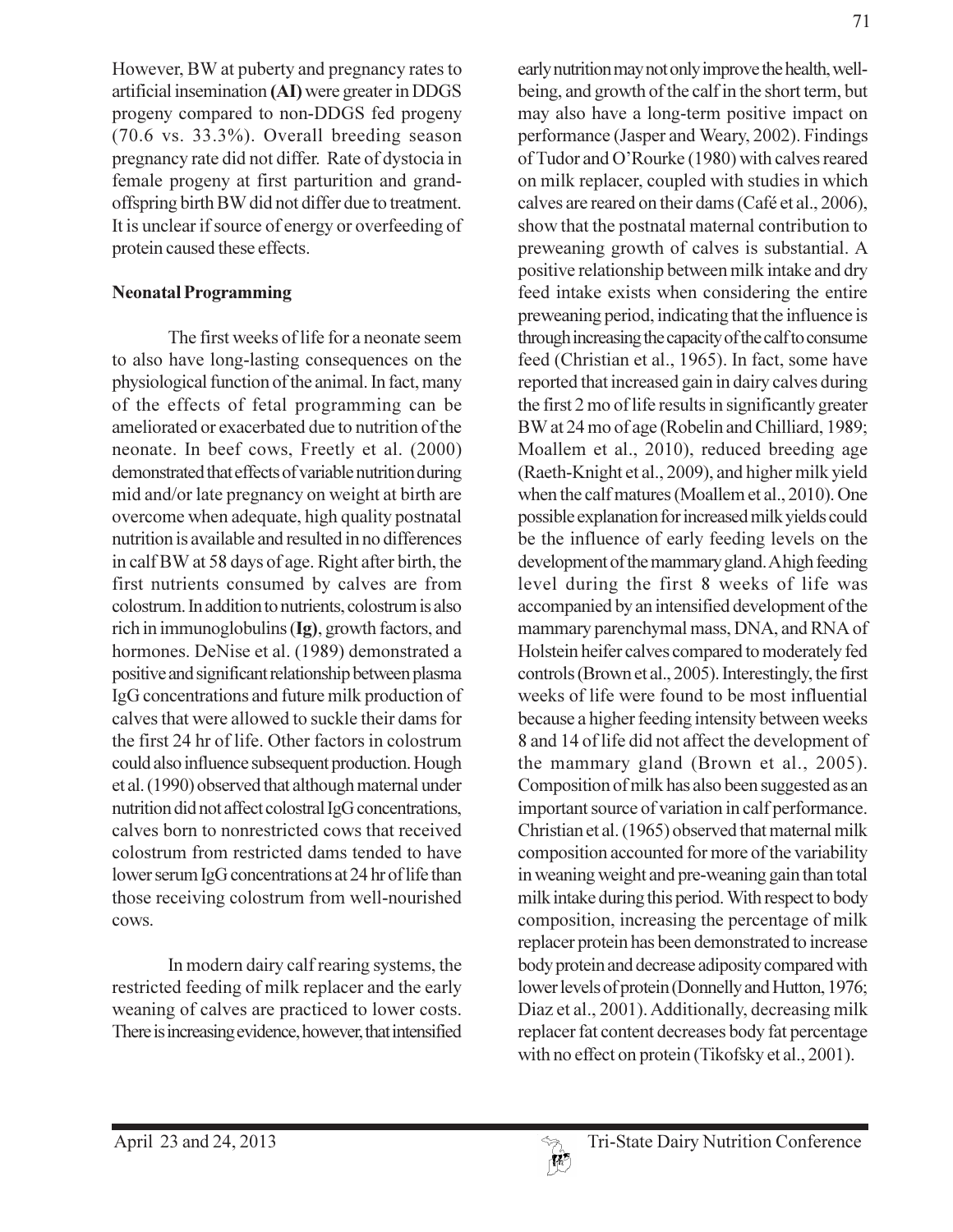Research conducted at Purdue University (Shee et al., 2012) has demonstrated that feeding DDGS to cows from calving to mid lactation (129) DIM) increased male progeny gain and weight at weaning (219 DIM) compared to male progeny from cows fed a corn silage based diet. The diets were isocaloric but differed in fat and protein contents. As a result, milk composition of the cows was altered and may have been responsible for changes in growth. Feeding DDGS to cows from calving to mid lactation did not affect milk production but decreased milk fat and protein, increased the percentage of long-chain, monounsaturated and polyunsaturated fatty acids (FA) in milk, including conjugated linoleic acid (CLA), and decreased the percentage of medium-chain and saturated FA. Specific FA and level of unsaturation of the FA in maternal milk can impact growth of progeny. In rats, maternal consumption of a highly unsaturated or highly saturated FA diet results in lower birth weights and decreased postnatal weight gain (Siemelink et al.,  $2002$ ). Shee et al.  $(2012)$  observed that the weight advantage for male progeny whose dams were fed DDGS was not maintained through slaughter; however, intramuscular fat content was decreased in the male progeny of DDGS-fed cows, indicating that maternal DDGS could impact progeny body composition.

# **Conclusion**

Unfortunately, there is a lack of studies in dairy cattle that demonstrate direct effects of maternal nutrition on postnatal performance of offspring; however, numerous studies in beef cattle and sheep demonstrate that both energy and protein (inadequate or excess) can effect long-term productivity of progeny. Thus, management of the cow herd not only has consequences for cow productivity but also for productivity of the next generation of cows. Fortunately, management of the neonatal calf can ameliorate many of the negative consequences of poor fetal nutrition. Data are lacking on the effect of specific nutrients (FA, amino

acids, vitamins, and minerals) on long-term performance of offspring and further research is needed to determine these effects and understand the underlying mechanisms.

# **References**

Alexander, B.M., B.W. Hess, D.L. Hixon, B.L., D.D. Simms, and G. E. Moss. 2002. Influence of prepartum fat supplementation on subsequent beef cow reproduction and calf performance. Prof. Anim. Sci. 18:351-357.

Armstrong, D.G., J.G. Gong, and R. Webb. 2003. Interactions between nutrition and ovarian activity in cattle: Physiological, cellular and molecular mechanisms. Reproduction Suppl. 61:403-414.

Armstrong, D.G., T.G. McEvoy, G. Baxter, J.J. Robinson, C.O. Hogg, K.J. Woad, R. Webb, and K.D. Sinclair. 2001. Effect of dietary energy and protein on bovine follicular dynamics and embryo production in vitro: Associations with the ovarian insulin-like growth factor system. Biol. Reprod. 64:1624-1632.

Bach, A. 2012. Nourishing and managing the dam and postnatal calf for optimal lactation, reproduction, and immunity. J. Anim. Sci. 90:1835-1845.

Banos, G., S. Brotherstone, and M.P. Coffey. 2007. Prenatal maternal effects on body condition score, female fertility, and milk yield of dairy cows. J. Dairy Sci. 90:3490-3499.

Barker, D.J., and P.M. Clark. 2002. Fetal undernutrition and disease in later life. Rev. Reprod.  $2(2):105-112.$ 

Barker, D.J.P., J.G. Eriksson, T. Forsen, and C. Osmond. 2002. Fetal origins of adult disease: Strengths of effects and biological basis. International Journal of Epidemiology 31:1235-1239.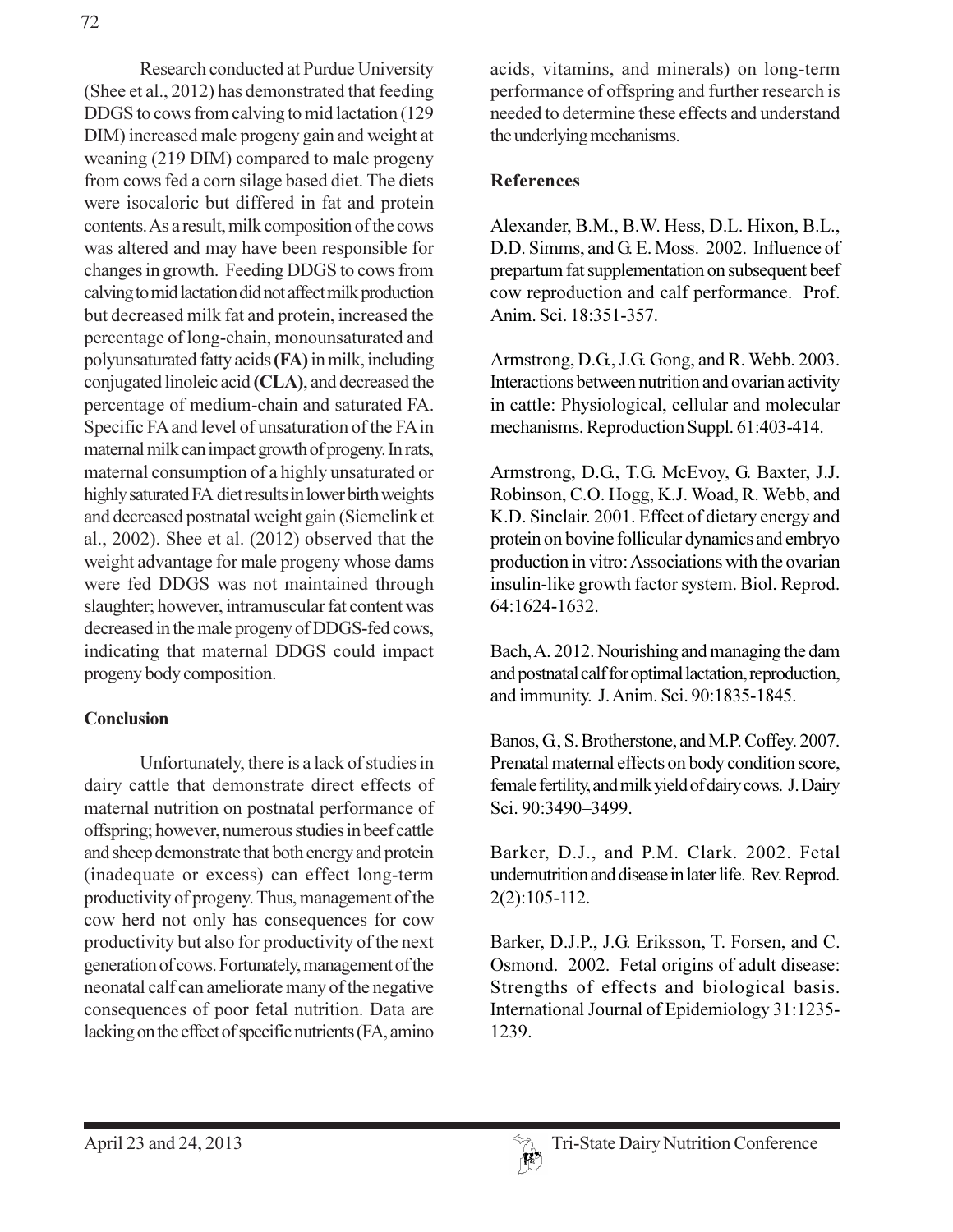Berry, D.P., P. Lonergan, S.T. Butler, A.R. Cromie, T. Fair, F. Mossa, and A.C.O. Evans. 2008. Negative influence of high maternal milk production before and after conception on offspring survival and milk production in dairy cattle. J. Dairy Sci. 91:329-337.

Bispham, J., G.S. Gopalakrishnan, J. Dandrea, V. Wilson, H. Budge, D. H. Keisler, F. Broughton Pipkin, T. Stephenson, and M. E. Symonds. 2003. Maternal endocrine adaptation throughout pregnancy to nutritional manipulation: Consequences for maternal plasma leptin and cortisol and the programming of fetal adipose tissue development. Endocrinology 144:3575-3585.

Blanchard, T., J. Ferguson, L. Love, T. Takeda, B. Henderson, J. Hasler, and W. Chalupa. 1990. Effect of dietary crude-protein type on fertilization and embryo quality in dairy cattle. Am. J. Vet. Res. 51: 905-908.

Blair, H.T., C.M.C. Jenkinson, S.W. Peterson, P.R. Kenyon, D.S. van der Linden, L.C. Davenport, D.D.S. Mackenzie, S.T. Morris, and E.C. Firth. 2010. Dam and granddam feeding during pregnancy in sheep affects milk supply in offspring and reproductive performance in grand-offspring. J. Anim. Sci. 88(E. Suppl.):E40-50.

Boland, M.P., P. Lonergan, and D. O'Callaghan. 2001. Effect of nutrition on endocrine parameters, ovarian physiology, and oocyte and embryo development. Theriogenology 55:1323-1340.

Borwick, S.C., S.M. Rhind, S.R. McMillen, and P.A. Racey. 1997. Effect of undernutrition of ewes from the time of mating on fetal development in mid gestation. Reprod. Fert. Develop. 9:711-715.

Bradford, G. E. 1972. The role of maternal effects in animal breeding: VII. Maternal effects in sheep. J. Anim. Sci. 35:1324-1334.

Bradford, G.E., C.S. Taylor, J.F. Quirke, and R. Hart. 1974. An egg transfer study of litter size, birth weight and lamb survival. Anim. Prod. 18:249-263.

Brown, E.G., M.J. Vandehaar, K.M. Daniels, J.S. Liesman, L.T. Chapin, J.W. Forrest, R.M. Akers, R.E. Pearson, and M.S. Weber Nielsen. 2005. Effect of increasing energy and protein intake on mammary development in heifer calves. J. Dairy Sci. 88:595-603.

Buchanan, T.A., and S.L. Kjos. 1999. Gestational diabetes: Risk or myth? J. Clin. Endocrinol. Metab. 84:1854-1857.

Butler, W.R., J.J. Calaman, and S.W. Beam. 1996. Plasma and milk urea nitrogen in relation to pregnancy rate in lactating dairy cattle. J. Anim. Sci. 74:858-865.

Cafe, L.M., H. Hearnshaw, D.W. Hennessy, and P.L. Greenwood. 2006. Growth and carcass characteristics at heavy market weights of Wagyusired steers following slow or rapid growth to weaning. Aust. J. Exp. Agric. 46:951-955.

Camacho, L.E., L.A. Lekatz, M.L. VanEnom, M.L., C.S. Schauer, K.R. Maddock, and K.A. Vonnahme. 2010. Effects of maternal metabolizable protein supplementation in late gestation on uterine and umbilical blood flows in sheep. J. Anim. Sci. 88(E-Suppl 2):106. (Abstr.)

Caton, J.S., A.T. Grazul-Bilska, K.A. Vonnahme, J.S. Luther, G.P. Lardy, C.J. Hammer, D.A. Redmer, and L.P. Reynolds. 2007. Nutritional management during gestation: Impacts on lifelong performance. Proc. 18th Annual Florida Ruminant Nutrition Symposium. Pages 1-20. Gainesville, FL.

Christian, L.L., E.R. Hauser, and A.B. Chapman. 1965. Association of preweaning and postweaning traits with weaning weights in cattle. J. Anim. Sci. 24:652-659.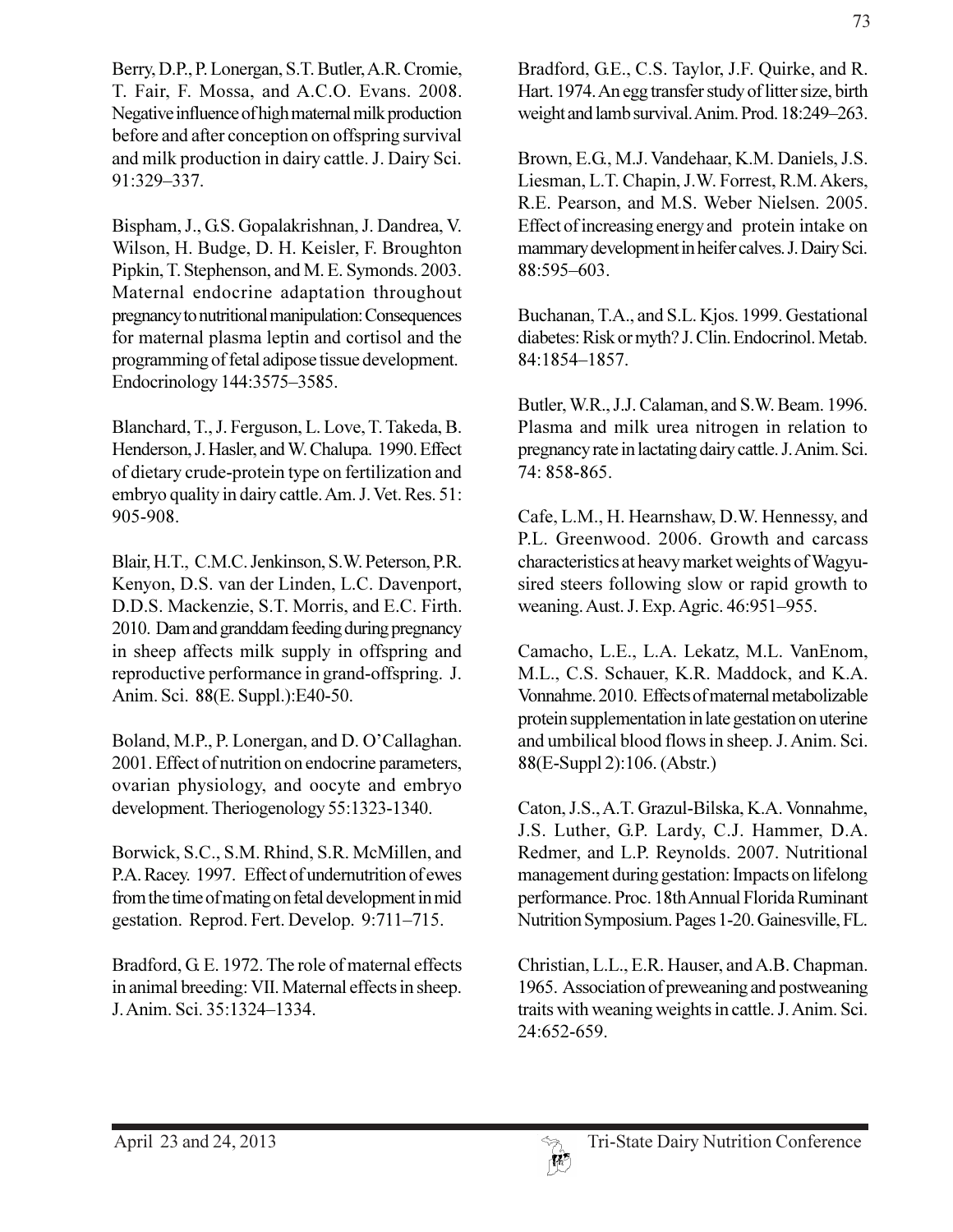Corah, L.R., T.G. Dunn, and C.C. Kaltenbach. 1975. Influence of prepartum nutrition on the reproductive performance of beef females and the performance of their progeny. J. Anim. Sci. 41:819-824.

Crews, D., and J.A. McLachlan. 2006. Epigenetics, evolution, endocrine disruption, health, and disease. Endocrinology 147: S4-10.

Cushman, R.A., A.K. McNeel, and H.C. Freetly. 2012. The impact of cownutrient status during the second and third trimester on development of the reproductive axis and fertility of daughters. J. Anim. Sci. 90(E-Suppl. 1): 472. (Abstr).

Da Silva, P., R.P. Aitken, S.M. Rhind, P.A. Racey, and J.M. Wallace. 2001. Influence of placentally mediated fetal growth restriction on the onset of puberty in male and female lambs. Reproduction 122:375-383.

Da Silva, P., R.P. Aitken, S.M. Rhind, P.A. Racey, and J.M. Wallace. 2002. Impact of maternal nutrition during pregnancy on pituitary gonadotrophin gene expression and ovarian development in growthrestricted and normally grown late gestation sheep fetuses. Reproduction 123:769-777.

Da Silva, P., R.P. Aitken, S.M. Rhind, P.A. Racey, and J.M.Wallace. 2003. Effect of maternal overnutrition during pregnancy on pituitary gonadotrophin gene expression and gonadal morphology in female and male foetal sheep at day 103 of gestation. Placenta 24:248-257.

DeNise, S.K., J.D. Robison, G.H. Stott, and D.V. Armstrong. 1989. Effects of passive immunity on subsequent production in dairy heifers. J. Dairy Sci. 72:552-554.

Diaz, M.C., M.E. Van Amburgh, J.M. Smith, J.M. Kelsey, and E.L. Hutten. 2001. Composition of growth of Holstein calves fed milk replacer from birth to 105-kilogram body weight. J. Dairy Sci. 84:830-842.

Donnelly, P.E., and J.B. Hutton. 1976. Effects of dietary protein and energy on the growth of Friesian bull calves. I. Food intake, growth, and protein requirements. N.Z.J. Agric. Res. 19:289-297.

Du, M., J. Tong, J. Zhao, K.R. Underwood, M. Zhu, S.P. Ford, and P.W. Nathanielsz. 2010. Fetal programming of skeletal muscle development in ruminant animals. J. Anim. Sci. 88(13 Suppl):E51-60.

Echternkamp, S.E., D.R. Eborn, and R.A. Cushman. 2012. Reduced fertility in female progeny from beef heifers on dietary restriction during development. J. Anim. Sci. 90 (E-Suppl. 1): 472.  $(Abstract).$ 

Elrod, C.C., and W.R. Butler. 1993. Reduction of fertility and alteration of uterine pH in heifers fed excess ruminally degradable protein. J. Anim. Sci. 71:694-701.

Elrod, C.C., M. Van Amburgh, and W.R. Butler. 1993. Alterations of pH in response to increased dietary protein in cattle are unique to the uterus. J. Anim. Sci. 71: 702-706.

Erickson, B.H. 1966. Development and radioresponse of the prenatal bovine ovary. J. Reprod. Fertil. 11:97-105.

Ferrell, C.L., W.N Garrett, and N. Hinman. 1976. Growth, Development and Composition of the Udder and Gravid Uterus of Beef Heifers during Pregnancy. J Anim Sci. 42: 1477-1489.

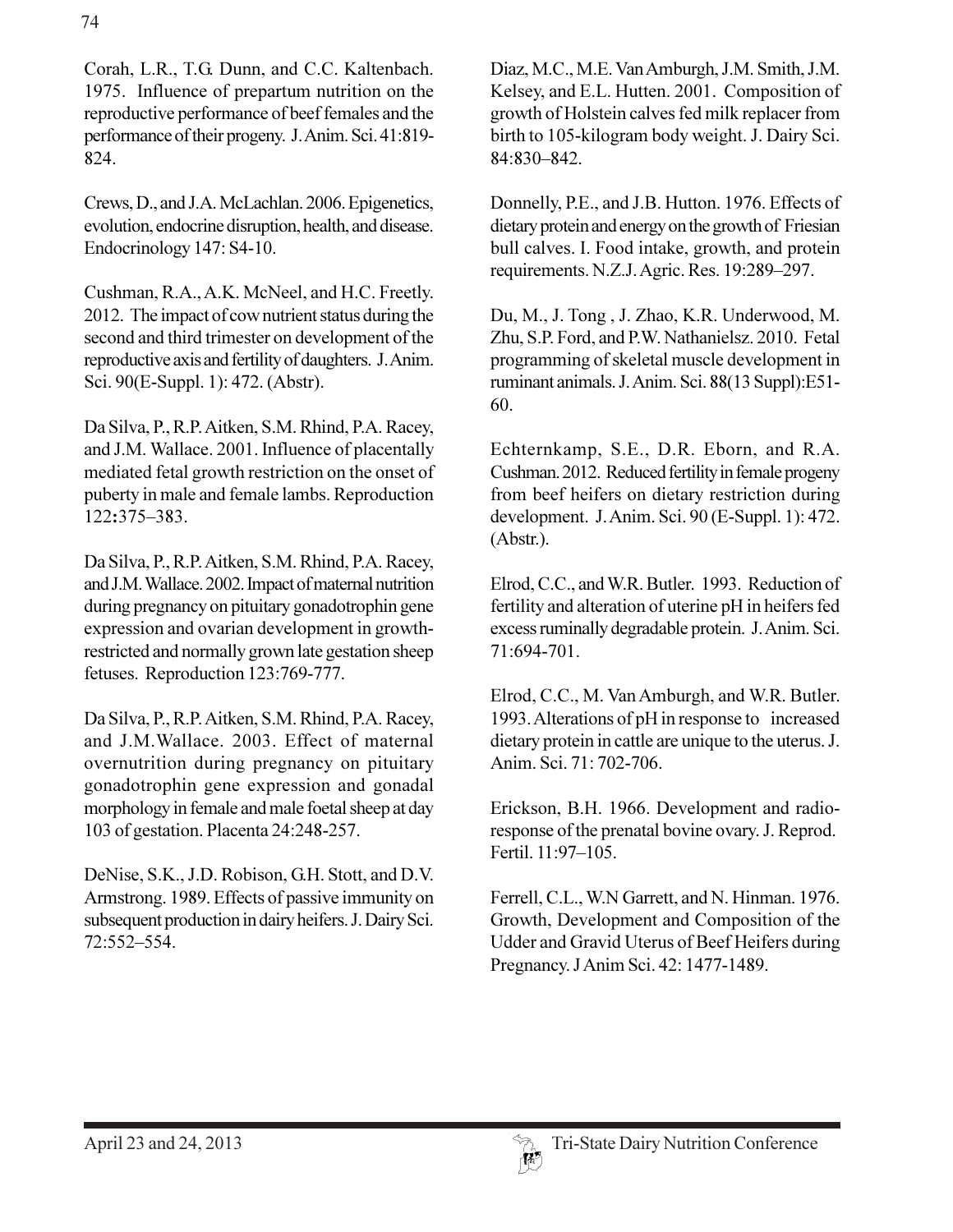Flynn, N.E., C.J. Meininger, T.E. Haynes, and G. Wu. 2002. The metabolic basis of arginine nutrition and pharmacotherapy. Biomed. Pharmacother. 56:427-438.

Ford, S.P., B.W. Hess, M.M. Schwope, M.J. Nijland, J.S. Gilbert, K.A. Vonnahme, W.J. Means, H. Han, and P.W. Nathanielsz. 2007. Maternal undernutrition during early to mid-gestation in the ewe results in altered growth, adiposity, and glucose tolerance in male offspring. J. Anim. Sci. 85:1285-1294.

Freetly, H.C., C.L. Ferrell, and T.G. Jenkins. 2000. Timing of realimentation of mature cows that were feed-restricted during pregnancy influences calf birth weights and growth and rates. J. Anim. Sci. 78:2790-2796.

Fuerst-Waltl, B., A. Reichl, C. Fuerst, R. Baumung, and J. So"lkner. 2004. Effect of maternal age on milk production traits, fertility, and longevity in cattle. J. Dairy Sci. 87:2293-2298.

Funston, R.N., J.L. Martin, D.C. Adams, and D.M. Larson. 2010. Winter grazing system and supplementation of beef cows during late gestation influence heifer progeny. J. Anim Sci. 88: 4094-4101.

Gardner, D.S., K. Tingey, B.W.M. Van Bon, S.E. Ozanne, V. Wilson, J. Dandrea, D.H. Keisler, T. Stephenson, and M.E. Symonds. 2005. Programming of glucose-insulin metabolism in adult sheep after maternal undernutrition. Am. J. Physiol. Regul. Integr. Comp. Physiol. 289:R947-954.

Grazul-Bilska, A.T., J.S. Caton, W. Arndt, K. Burchill, C. Thorson, E. Borowczyk, J.J. Bilski, D.A. Redmer, L.P. Reynolds, and K.A. Vonnahme. 2009. Cellular proliferation and vascularization in ovine fetal ovaries: Effects of undernutrition and selenium in maternal diet. Reproduction. 137:699-707.

Grazul-Bilska, A., D. Pant, J.S. Luther, P.P. Borowicz, C. Navanukraw, J.S. Caton, M.A. Ward, D.A. Redmer, and L.P. Reynolds. 2006. Pregnancy rates and gravid uterine parameters in single, twin, and triplet pregnancies in naturally bred ewes after transfer of in vitro produced embyros. Anim. Reprod. Sci. 92(3-4):263-283.

Greenwood, P. L., A.N. Thompson, and S.P. Ford. 2010. Postnatal consequences of the maternal environment and of growth during prenatal life for productivity of ruminants. In: Managing the prenatal environment to handle livestock productivity (P.L. Greenwood et al., eds.). DOI 10.1007/978-90-481-3135-8 1. Springer Science and Business Media B.V., Dordrecht 2010.

Gunn, P.J., J.P. Schoonmaker, R.P. Lemenager, and G.A. Bridges. 2011a. Feeding distiller's grains as an energy source to gestating and lactating heifers: Impact on calving and pre-weaning progeny performance. J. Anim. Sci. 89(E-Suppl 1):627.  $(Abstract.)$ 

Gunn, P.J., J. P. Schoonmaker, R. P. Lemenager, and G.A. Bridges. 2011b. Feeding distiller's grains as an energy source to gestating and lactating heifers: Impact on ovarian function and reproductive efficiency. J. Anim. Sci. 89(E-Suppl 1):729.  $(Abstract.)$ 

Gunn, P.J., J.P. Schoonmaker, R.P. Lemenager, and G.A. Bridges. 2012a. Feeding distiller's grains as an energy source to gestating and lactating beef heifers: Impact on feedlot performance, carcass characteristics, and glucose tolerance of steer progeny. J. Anim. Sci. 90(Suppl 3): 432. (Abstr.)

Gunn, P.J., J.P. Schoonmaker, R.P. Lemenager, and G.A. Bridges. 2012b. Feeding distillers grains as an energy source to gestating and lactating beef heifers: Impact on growth, ovarian function, puberty attainment and reproductive efficiency of female progeny. J. Anim. Sci. 90(Suppl. 3):472. (Abstr.)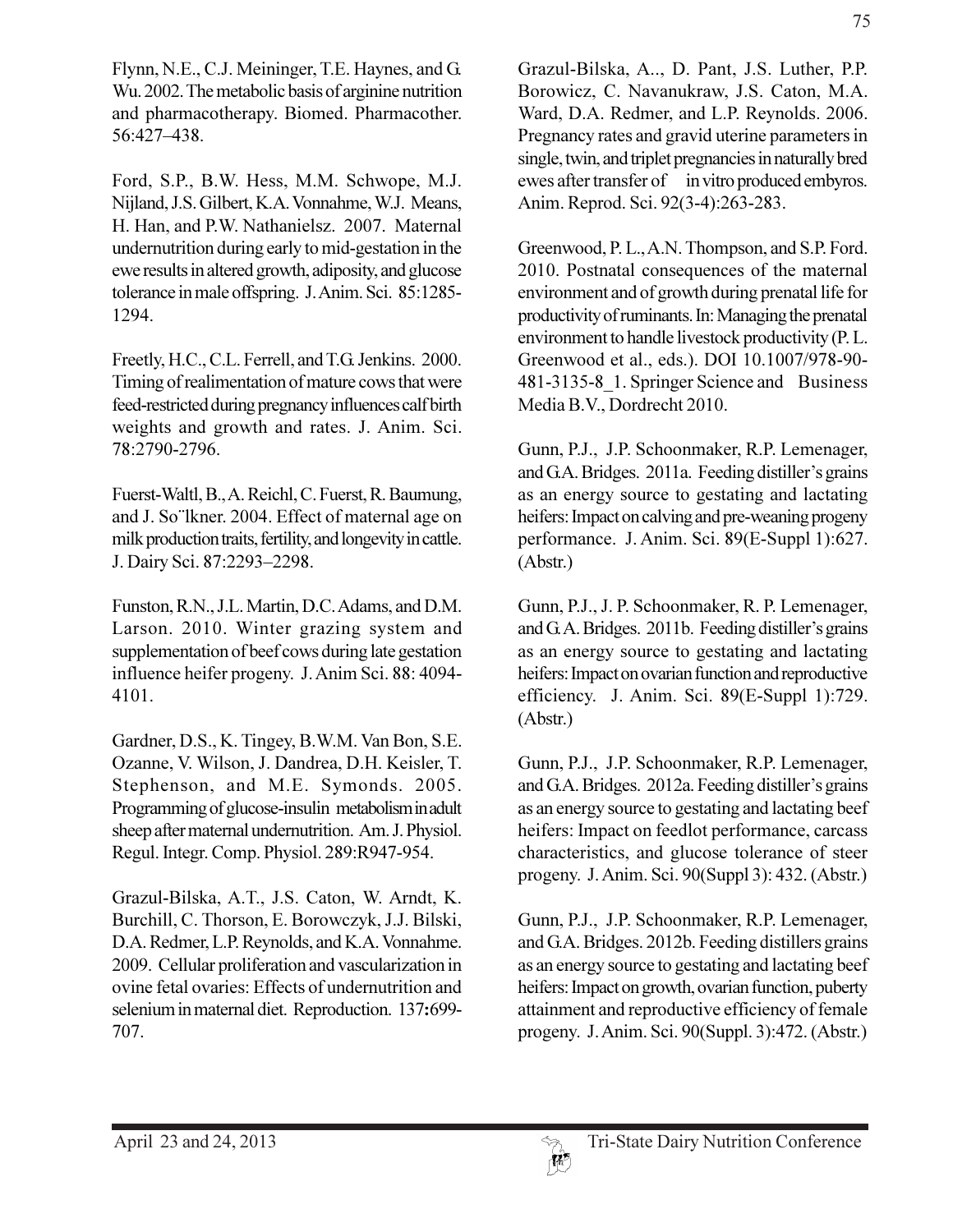Heerwagen, M.J.R., M.R. Miller, L.A. Barbour, and J.E. Friedman. 2010. Maternal obesity and fetal metabolic programming: A fertile epigenetic soil. Am. J. Physiol. Regul. Integr. Comp. Physiol. 299:R711-722.

Hinde, K., and J.P. Capitanio. 2010. Lactational programming? Mother's milk energy predicts infant behavior and temperament in Rhesus Macaques (Macaca mulatta). Amer. J. Primatology 72:522-529.

Hough, R.L., F.D. McCarthy, H.D. Kent, D.E. Eversole, and M.L. Wahlberg. 1990. Infl uence of nutritional restriction during late gestation on production measures and passive immunity in beef cattle, J. Anim. Sci. 68:2622-2627.

Jasper, J., and D.M. Weary. 2002. Effects of ad libitum milk intake on dairy calves. J. Dairy Sci. 85:3054-3058.

Kendrick, K.W., T.L. Bailey, A.S. Garst, A.W. Pryor, A. Ahmadzadeh, R.M. Akers, W.E. Evestone, R.E. Pearson, and F.C. Gwazdauskas. 1999. Effects of energy balance of hormones, ovarian activity, and recovered oocytes in lactating Holstein cows using transvaginal follicular aspiration. J. Dairy Sci. 82:1731-1741.

Loerch, S.C. 1996. Limit-feeding corn as an alternative to hay for gestating beef cows. J. Anim. Sci. 74:1211-1216.

Long, N.M., L.A. George, A.B. Uthlaut, D.T. Smith, M.J. Nijland, P.W. Nathanielsz, and S.P. Ford. 2010. Maternal obesity and increased nutrient intake before and during gestation in the ewe results in altered growth, adiposity, and glucose tolerance in adult offspring. J. Anim. Sci. 88:3546-3553.

Lucas, A. 2000. Programming not metabolic imprinting. Am. J. Clin. Nutr. 71:602.

Martin, J.L., A.S. Cupp, R.J. Rasby, Z.C. Hall, and R.N. Funston. 2007. Utilization of dried distillers grains for developing beef heifers. J. Anim. Sci. 85:2298-2303.

Mateo, R.D., G. Wu, F.W. Bazer, J.C. Park, I. Shinzato, and S.W. Kim. 2007. Dietary L-arginine supplementation enhances the reproductive performance in gilts. J. Nutr. 137:652-656.

McEvoy, T.G., J.J. Robinson, R.P. Aitken, P.A. Findlay, R.M. Palmer, and I.S. Robertson. 1995. Dietary-induced suppression of pre-ovulatory progesterone concentrations in superovulated ewes impairs the subsequent in vivo and in vitro development of their ova. Anim. Reprod. Sci. 39:89-107.

McEvoy, T.G., J.J. Robinson, R.P. Aitken, P.A. Findley, and I.S. Robertson. 1997. Dietary excesses of urea influence the viability and metabolism of preimplantation sheep embryos and may affect fetal growth among survivors. Anim. Reprod. Sci. 47:71-79.

Meschia, G. 1983. Circulation to female reproductive organs. Pages 241–267 in Handbook of Physiology. Vol. 3. J. T. Shepherd and F. M. Abboud, ed. Am. Physiol. Soc., Bethesda, MD.

Meyer, A.M., J.J. Reed, T.L. Neville, J.B. Taylor, C.J. Hammer, L.P. Reynolds, K.A. Vonnahme, and J.S. Caton. 2010. Effects of plane of nutrition and selenium supply during gestation on ewe and neonatal offspring performance, body composition, and serum selenium. J. Anim. Sci. 88:1786–1800.

Moallem, U., D. Werner, H. Lehrer, M. Zachut, L. Livshitz, S. Yakoby, and A. Shamay. 2010. Longterm effects of ad libitum whole milk prior to weaning and prepubertal protein supplementation onskeletal growth rate and first-lactation milk production. J. Dairy Sci. 93:2639-2650.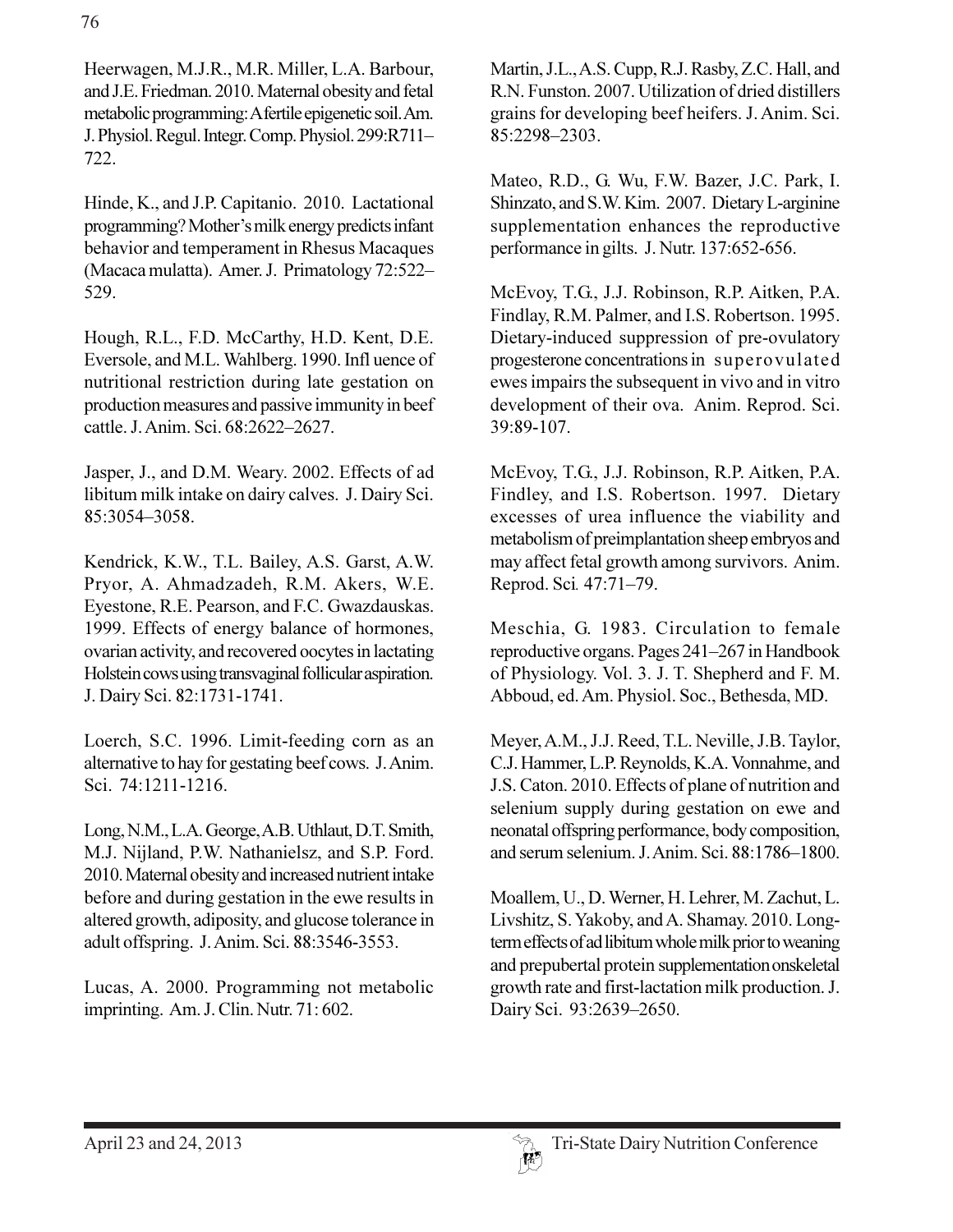Mossa, F., D. Kenny, F. Jimenez-Krassel, G. W. Smith, D. Berry, S. Butler, T. Fair, P. Lonergan, J.J. Ireland, and A.C.O. Evans. 2009. Undernutrition of heifers during the first trimester of pregnancy diminishes size of the ovarian reserve in female offspring. 42nd Annual Meeting of the Society for Study of Reproduction. Pittsburg, PA. Abstr. 135, p. 77.

Nordby, D.J., R.A. Field, M.L. Riley, C.L. Johnson, and C.J. Kercher. 1986. Effects of maternal undernutrition during early pregnancy on postnatal growth in lambs. Proc. Western Section Am. Soc. Anim. Sci. 37:92-95.

Nordby, D.J., R.A. Field, M.L. Riley, and C.J. Kercher. 1987. Effects of maternal undernutrition during early pregnancy on growth, muscle cellularity, fiber type and carcass composition in lambs. J. Anim. Sci. 64:1419-1427.

Ocon, O.M., and P.J. Hansen. 2003. Disruption of bovine oocytes and preimplantation embryos by urea and acidic pH. J. Dairy Sci. 86: 1194-1200.

Odde, K.G. 1988. Survival of the neonatal calf. Vet. Clinics of N America: Food Animal Practice 4:50-58.

Papadopoulos, S., P. Lonergan, V. Gath, K.M. Quinn, A.C. Evans, D. O'Callaghan, and M.P. Boland. 2001. Effect of diet quantity and urea supplementation on oocyte and embryo quality in sheep. Theriogenology 55:1059-1069.

Patten, B.M. 1964. Foundations of Embryology. 2nd ed. McGraw-Hill, New York, NY.

Radunz, A.E., F.L. Fluharty, M.L. Day, H.N. Zerby, and S.C. Loerch. 2010. Prepartum dietary energy source fed to beef cows: I. Effects on pre- and postpartum cow performance. J. Anim. Sci. 88: 2717-2728.

Radunz, A.E., F.L. Fluharty, G.D. Lowe, and S.C. Loerch. 2012. Effects of protein intake in late gestation beef cows on progeny postnatal growth and carcass traits. J. Anim. Sci. 90(E-Suppl.  $2):122. (Abstr.)$ 

Raeth-Knight, M., H. Chester-Jones, S. Hayes, J. Linn, R. Larson, D. Ziegler, B. Ziegler, and N. Broadwater. 2009. Impact of conventional or intensive milk replacer programs on Holstein heifer performance through six months of age and during first lactation. J. Dairy Sci. 92:799-809.

Rajala-Schultz, P.J., W.J.A. Saville, G.S. Frazer, and T.E. Wittum. 2001. Association between milk urea nitrogen and fertility in Ohio dairy cows. J. Dairy Sci. 84:482-489.

Ramsey, E.M. 1982. The Placenta, Human and Animal. Praeger, New York, NY.

Reynolds, L.P., P.P. Borowicz, J.S. Caton, K.A. Vonnahme, J.S. Luther, C.J. Hammer, K.R. Maddok Carlin, A.T. Grazul-Bilska, and D.A. Redmer. 2010. Developmental programming: The concept, large animal models, and the key role of uteroplacental vascular development. J. Anim. Sci. 88:E61-72.

Reynolds, L.P., and D.A. Redmer. 1995. Uteroplacental vascular development and placental function. J. Anim. Sci. 73:1839-1851.

Rhind, S.M., M.T. Rae, and A.N. Brooks. 2001. Effects of nutrition and environmental factors on the fetal programming of the reproductive axis. Reproduction 122:205-214.

Robelin, J., and Y. Chilliard. 1989. Short-term and long-term effects of early nutritional deprivation on adipose tissue growth and metabolism in calves. J. Dairy Sci. 72:505-513.

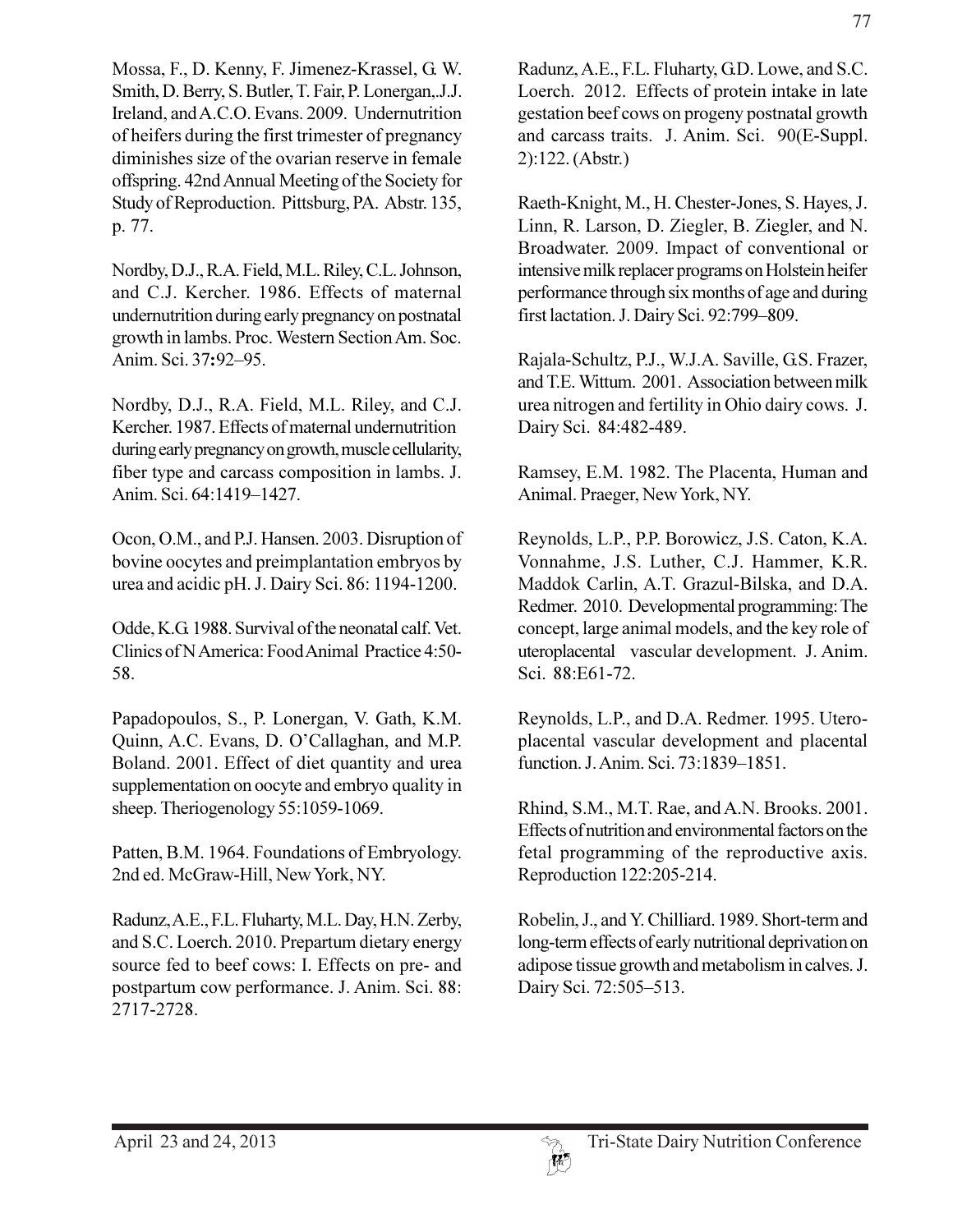Robinson, J.J., I. McDonald, C. Fraser, and I. McHattie. 1977. Studies on reproduction in prolific ewes. I. Growth of the products of conception. J. Agri. Sci. Camb. 88:539-552.

Robinson J.J., K.D. Sinclair, and T.G. McEvoy. 1999. Nutritional effects on foetal growth. Anim. Sci. 68:315-331.

Shee, C. N., R. P. Lemenager, M. C. Claeys, and J.P. Schoonmaker. 2012. Effect of feeding distillers dried grains with solubles during lactation on cow performance, milk composition, and pre-weaning progeny performance. J. Anim. Sci. 90 (E-Suppl.  $2):42. (Abstr.)$ 

Siemelink, M., A. Verhoef, J.A.M.A. Dormans, P.N. Span, and A.H. Piersma. 2002. Dietary fatty acid composition during pregnancy and lactation in the rat programs growth and glucose metabolism in the offspring. Diabetol. 45:1397-1403.

Spencer, S.J., M.A. Galic, and Q.J. Pittman. 2011. Neonatal programming of innate immune function. Am. J. Physiol. Endocrinol. Metab. 300(1):E11-18.

Sullivan, T.M., G.C. Micke, R.M. Greer, and V.E.A. Perry. 2010. Dietary manipulation of Bos indicus x heifers during gestation affects the prepubertal reproductive development of their bull calves. Anim. Reprod. Sci. 118:131-139.

Sullivan, T.M., G.C. Micke, R.S. Magalhaes, G.B. Martin, C.R. Wallace, J.A. Green, and V.E.A. Perry. 2009. Dietary protein during gestation affects circulating indicators of placental function and fetal development in heifers. Placenta. 30:348-354.

Susin, I., S.C. Loerch, and K.E. McClure. 1995. Effects of feeding a high-grain diet at a restricted intake on lactation performance and rebreeding of ewes. J. Anim. Sci. 73:3199-3205.

Symonds, M.E., S.P. Sebert, and H. Budge. 2010. Nutritional regulation of fetal growth and implications for productive life in ruminants. Animal 4(7):1075-1083.

Tikofsky, J.N., M.E. Van Amburgh, and D.A. Ross. 2001. Effect of varying carbohydrate and at content of milk replacer on body composition of calves. J. Anim. Sci. 79:2260-2267.

Tripp, M.W., J.C. Ju, T.A. Hoagland, J.W. Riesen, X. Yang, and S.A. Zinn. 2000. Influence of somatotropin and nutrition on bovine oocyte retrieval and in vitro development. Theriogenology 53:1581-1590.

Tudor, G.D., and P.K. O'Rourke. 1980. The effect of pre- and post-natal nutrition on the growth of beef cattle. II. The effect of severe restriction in early postnatal life on growth and feed efficiency during recovery. Aust. J. Agric. Res. 31:179–189.

Vonnahme, K.A., and C.O. Lemley. 2012. Programming the offspring through altered uteroplacental hemodynamics: How maternal environment impacts uterine and umbilical blood flow in cattle, sheep, and pigs. Repro. Fert. Dev. 24:97-104

Vonnahme, K.A., C.O. Lemley, L.E. Camacho, L.A. Lekatz, D.A. Redmer, L.P. Reynolds, and J.S. Caton. 2011. Placental programming: How the maternal environment can impact placental growth and function. J. Anim. Sci. 89(E-Suppl. 1): 443.  $(Abstract).$ 

Vonnahme, K.A., M.J. Zhu, P.P. Borowicz, T.W. Geary, B.W. Hess, L.P. Reynolds, J.S. Caton, W.J. Means, and S.P. Ford. 2007. Effect of early gestational undernutrition on angiogenic factor expression and vascularity in the bovine placentome. J. Anim. Sci. 85:2464-2472.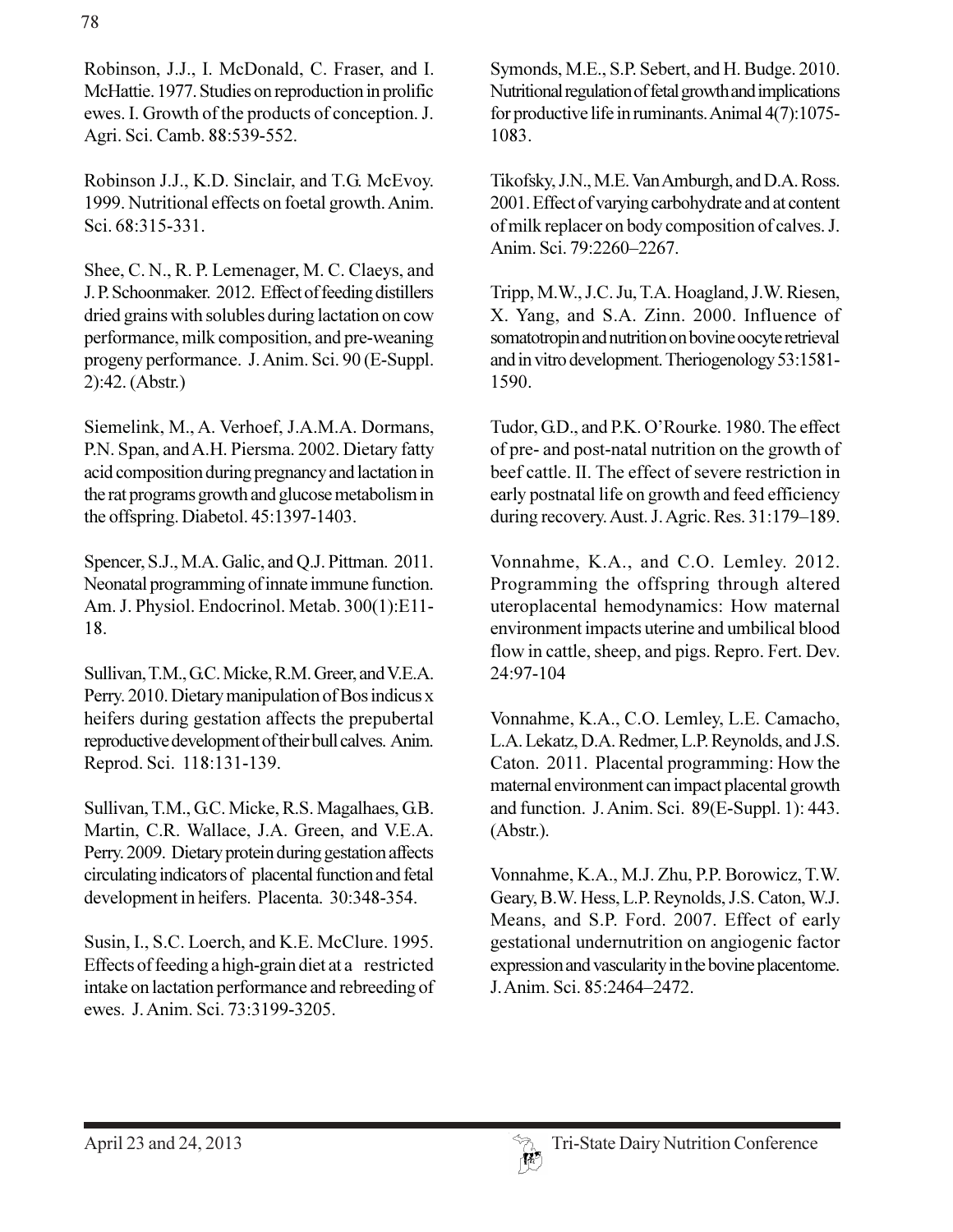Vosatka, R.J., P.M. Hassoun, and K.B. Harvey-Wilkes. 1998. Deitary L-arginine prevents fetal growth restriction in rats. Am. J. Obstet. Gynecol. 178:242-246.

Wallace, J.M., J.S. Luther, J.S. Milne, R.P. Aitken, D.A. Redmer, L.P. Reynolds, and W.W. Hay Jr. 2006. Nutritional modulation of adolescent pregnancy outcome - a review. Placenta Suppl. A:S61-68.

Waterland R.A., and C. Garza. 1999. Potential mechanisms of metabolic imprinting that lead to chronic disease. Am. J. Clin. Nutr. 69:179-197.

Webb, R., P.C. Garnsworthy, J.G. Gong, and D.G. Armstrong. 2004. Control of follicular growth: Local interactions and nutritional influences. J. Anim. Sci. 82(Suppl. E):E63-74.

Whorwood, C.B, K.M. Firth, H. Budge, and M.E. Symonds. 2001. Maternal undernutrition during early to midgestation programs tissue-specific alterations in the expression of the glucocorticoid receptor, 11 -hydroxysteroid dehydrogenase isoforms, and type 1 angiotensin II receptor in neonatal sheep. Endocrinology 142:2854-2864.

Wilson, T.B., D.W. Shike, D.B. Faulkner, T.G. Nash, and N. Post. 2012. Influence of prepartum diet type on cow performance and subsequent calf performance. J. Anim. Sci. 90(E-Suppl. 2):69.  $(Abstract.)$ 

Wu, G., F.W. Bazer, J.M. Wallace, and T.E. Spencer. 2006. Board-Invited Review: Intrauterine growth retardation: Implications for the animal sciences. J. Anim. Sci. 84:2316-2337.